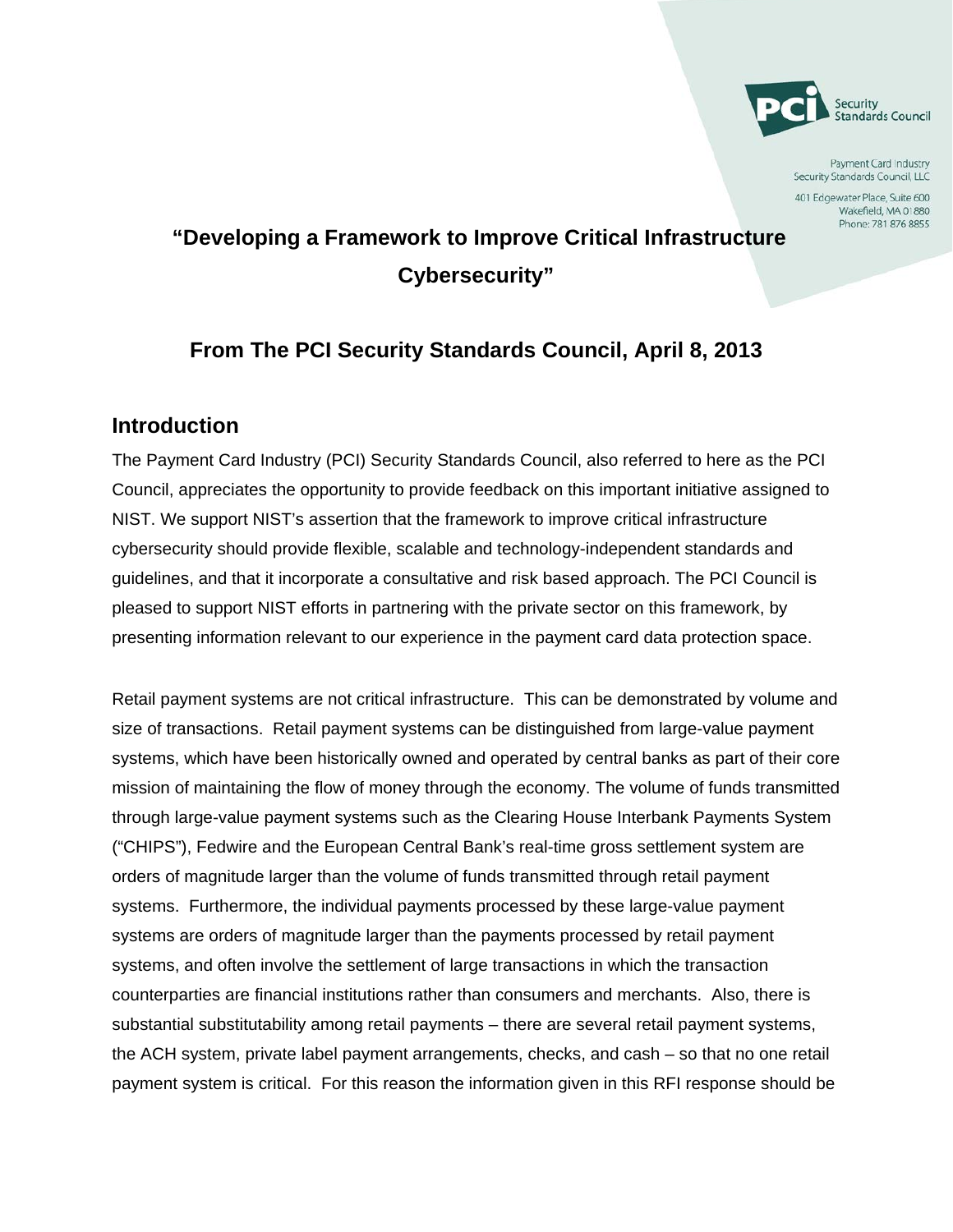considered as best practice from an industry standards body that is focused on protection of very specific data assets as opposed to critical infrastructures.

As background, the [PCI Security Standards Council](https://www.pcisecuritystandards.org/index.php) was formed in 2006 by the five major payment card brands, American Express, Discover Financial Services, JCB, MasterCard Worldwide and Visa Inc. The Council guides the development of open industry standards and relevant best practices to protect [payment card information,](https://www.pcisecuritystandards.org/security_standards/glossary.php%23C) (such as the PAN or Primary Account Number, expiry date, magnetic stripe or chip data, and sensitive authentication data) across the transaction process and around the globe.

The PCI Council is but one example of the hundreds of private sector based entities that have been formed to develop voluntary consensus standards across virtually all branches of industry to serve new needs as they arise, thereby helping to ensure that businesses can conduct their operations responsibly at home, and competitively around the globe. As an industry initiative, the Council believes that other private sector industries with sensitive assets or critical infrastructure may be able to take parts of our successful model and adapt them for their own use. The Council encourages NIST to study it's, and other best of breed approaches to ensure that proven methodologies already deployed in the market are not superseded or adversely impacted by this NIST-led initiative. It is important not to reinvent the wheel where progress and expertise currently exist in the market.

The Council takes a holistic approach to securing payment card data, and its work encompasses both PCI Standards development and maintenance of programs that support standards implementation across the payment chain. The latter is significant since the Council believes that providing a full suite of tools to support implementation is the most effective way to ensure the protection of payment card data. This response will provide detail on our holistic approach.

More than 670 companies worldwide participate in the Council's standards setting work. These [Participating Organization members](https://www.pcisecuritystandards.org/get_involved/member_list.php) represent many different industries and backgrounds – from restaurants, banks, airlines, technology vendors, to universities and payment processors. Participants come from six continents, reflecting the global nature of the payment process and how multinational corporations and worldwide commerce depend on it; Participants have a range of titles and perspectives including IT specialist, risk manager, finance officer, security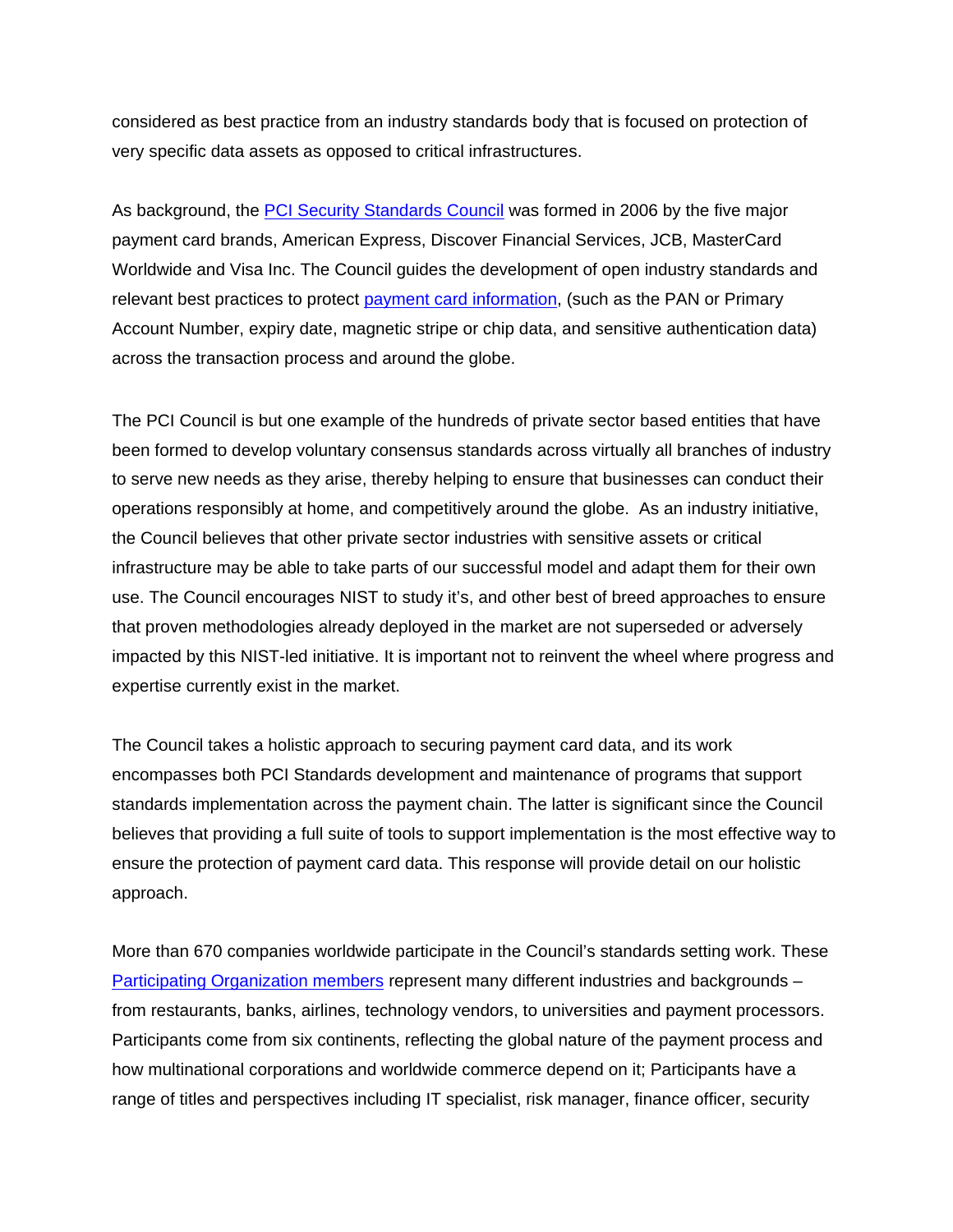chief and head of business lines. As broad as this group is, they are singularly united in their desire to protect their customers and business partners' payment card data as well as their brand names and businesses from any potential harm. The Council believes its work is an example of a private sector industry uniting effectively around a common goal.

Council staff works closely with members of our various committees and our wider membership to develop PCI Standards. The PCI Standards are examples of a strong industry framework for protecting payment data. Although payment card data and payment systems do not qualify as sensitive assets or "critical infrastructure", nonetheless our approach to industry collaboration and standard setting could be applied to other sectors that would qualify under a critical infrastructure definition.

To support successful implementation of PCI Standards, the Council also maintains programs that certify and validate certain hardware and software products to support payment security. Additionally, the Council runs a program that develops and maintains a pool of global assessment personnel to help partner with organizations that deploy PCI Standards to assess their performance in using PCI Standards. The Council also focuses on creating education and training opportunities to build expertise in protecting payment card data in different environments and from the various viewpoints of stakeholders in the payment chain. Finally, we devote substantial resources to creating public campaigns to raise awareness of these resources and the issue of protecting payment card data. In short, the PCI Council's approach to securing sensitive payment card data across the payment transaction chain has been holistic. The work of the Council covers the entire payment security environment with the goal of providing or facilitating access to all the tools necessary – standards, products, assessors, educational resources and training - for stakeholders to successfully secure payment card data.

The Council lends its perspective here to NIST through the prism of an organization explicitly focused on protecting payment card data. Not all questions are pertinent to our organization's experience or focus, and those that are not have been omitted in our response below.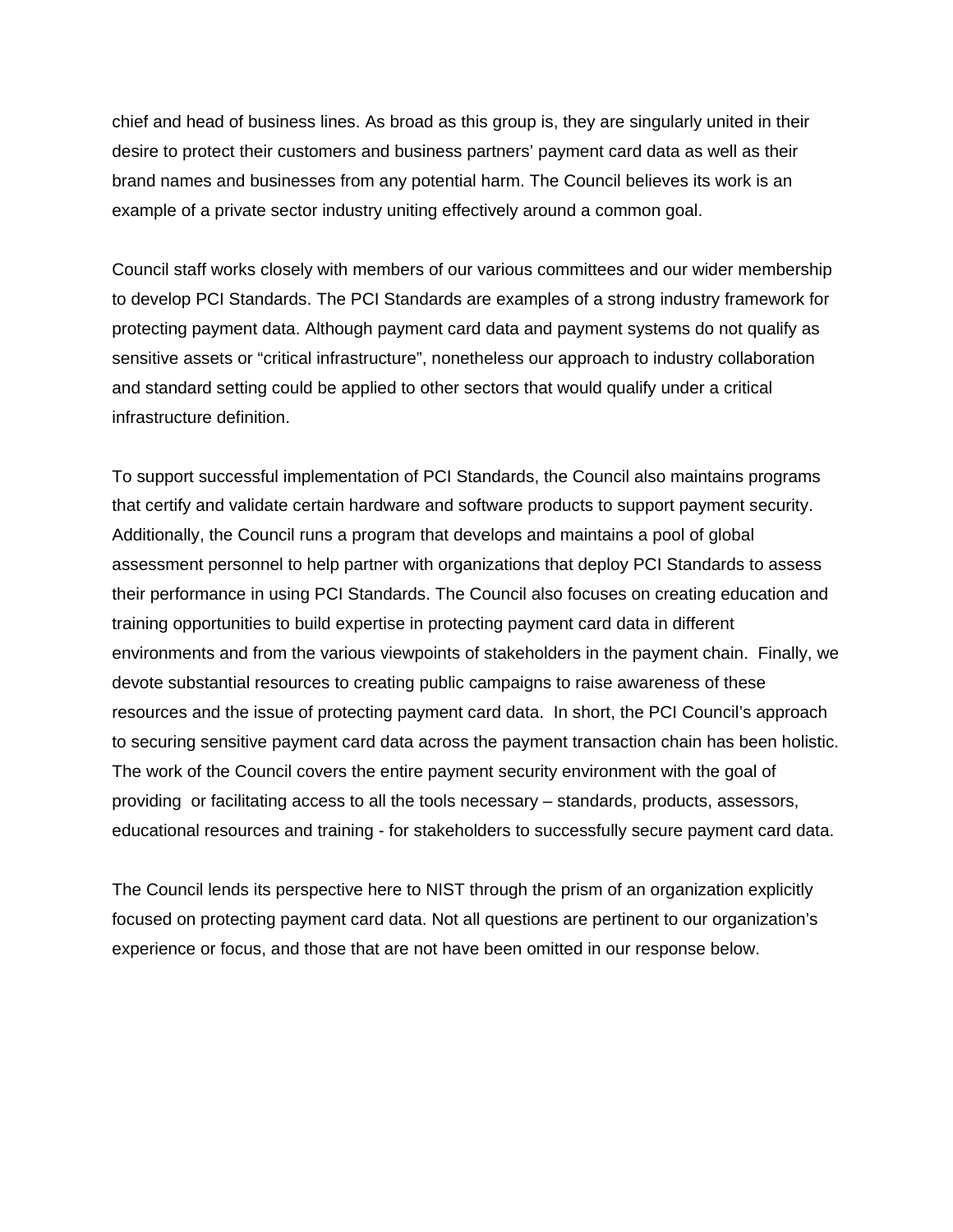## **Current Risk Management Practices**

## **What do organizations see as the greatest challenges in improving cybersecurity practices across critical infrastructure?**

The greatest challenge for improving cybersecurity practices across all infrastructures is trying to stay current, through frameworks and standards, for a diverse group of technology, assets and processes. Part of staying current is the ability to not only monitor the threat environment, but also to design a framework that remains useful in spite of a changing threat landscape. Once appropriate best practices or standards are developed and implemented, maintenance and measurement of a secure posture, including educating and motivating those responsible for it, becomes the next challenge. It only requires one failure in diligence to lead to a compromise of controls.

## **What do organizations see as the greatest challenges in developing a cross-sector standards-based framework for critical infrastructure?**

In the Council's experience in the payments space, developing a framework that meets the needs of a diverse set of stakeholders with different operating realities, risk profiles and business focus has been an evolutionary process. Through our [standards lifecycle,](https://www.pcisecuritystandards.org/documents/pci_lifecycle_for_changes_to_dss_and_padss.pdf) community input opportunities and monitoring of the threat landscape, the Council has developed a set of standards that provide a balance between prescription and flexibility. They are a starting point for an organization to secure payment data. In a business environment any change to the ability to process card payments, while important, will only inconvenience the consumer to the degree they will have to use alternative payment methods. For a company operating in the critical infrastructure space, the impact of a cybersecurity incident will have deeper implications. Companies use security standards as both a high level "philosophy" on security and as a detailed "playbook" of controls. Finding a balance between prescription and flexibility in a framework that will apply across sectors is a key challenge. Establishing the right starting point that applies across environments is critical.

**Describe your organization's policies and procedures governing risk generally and cybersecurity risk specifically. How does senior management communicate and oversee these policies and procedures?**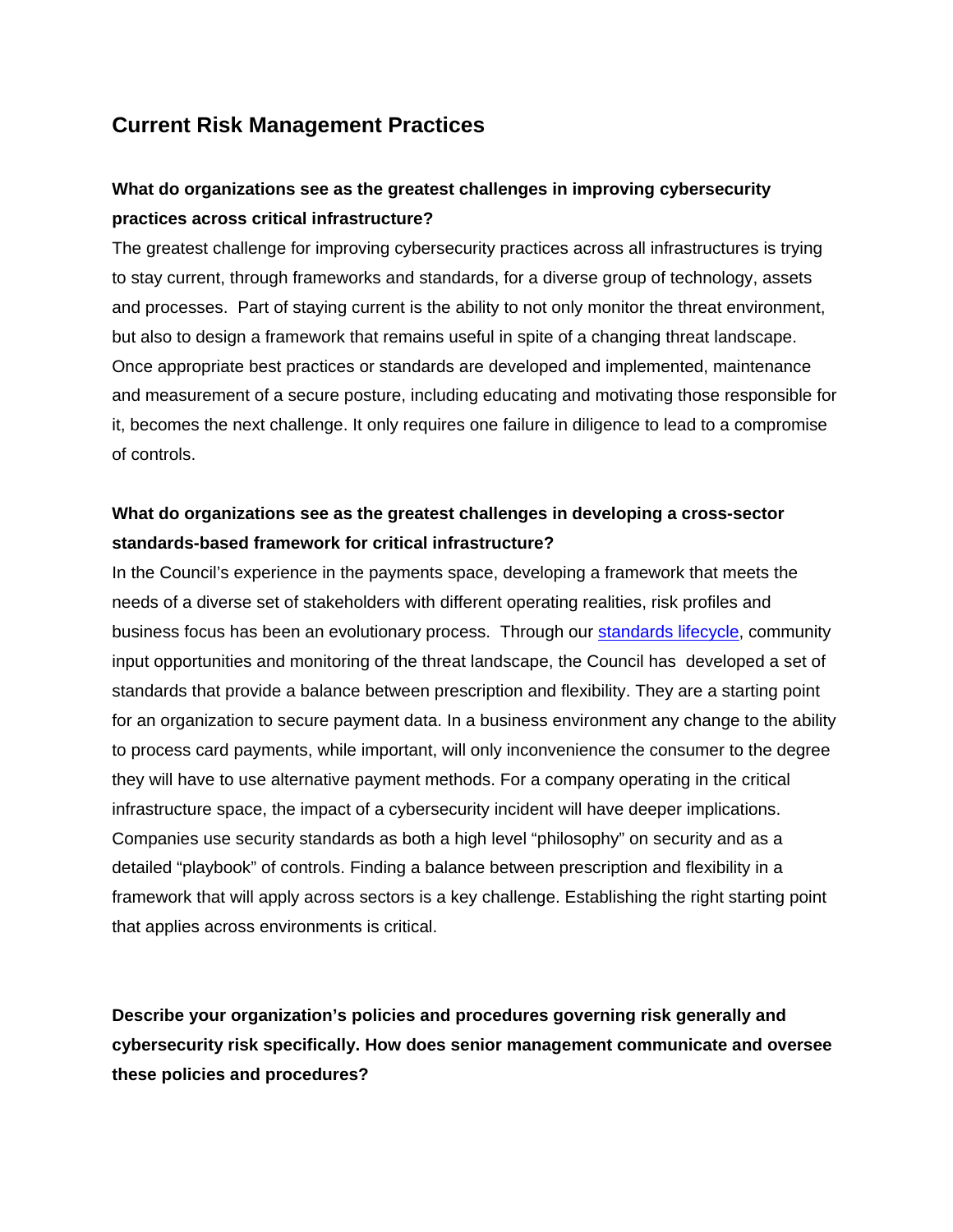The Council is focused on developing security standards for the protection of payment card data. Since the payment process involves a variety of stakeholders, it is necessary to get broad perspectives on the risk to payment card data. The Council does this by soliciting experience related to account data compromise, forensic examination, and innovative controls to help shape our views of cybersecurity risk. We believe PCI Standards and supporting resources are highly effective protocols by which any type of business can protect payment card data. Additionally they can offer a clear understanding of card data protection efforts to risk managers in a business. The PCI Standards are used by banks, retailers and any entity that stores, transmits or processes payment card data. Council staff develops and refines PCI standards in conjunction with Council committees and the broader participant membership and in accordance with a [published lifecycle.](https://www.pcisecuritystandards.org/documents/pci_lifecycle_for_changes_to_dss_and_padss.pdf)

## **How do organizations define and assess risk generally and cybersecurity risk specifically?**

It has been the PCI Council's experience, as an industry body that represents a diverse population of businesses, that assessment of risk varies significantly from industry to industry, company to company and professional to professional within those organizations. This starts with the fact that what is actually defined as a sensitive asset may not be consistent, and extends into how to protect those assets.

This was the case in the payment field before the [PCI Data Security Standard](https://www.pcisecuritystandards.org/security_standards/documents.php?document=pci_dss_v2-0%23pci_dss_v2-0) codified what information is considered sensitive and requires protection, along with the outlining the controls and testing procedures needed to verify adequate security. The PCI Standards now provide a global approach to help align critical controls to mitigate evolving risks. The PCI Council also recently released [guidance on the subject of performing risk assessment](https://www.pcisecuritystandards.org/documents/PCI_DSS_v2_Risk_Assmt_Guidelines.pdf) as part of a [Special](https://www.pcisecuritystandards.org/get_involved/special_interest_groups.php)  [Interest Group](https://www.pcisecuritystandards.org/get_involved/special_interest_groups.php) initiated by our Participating Organization membership and driven primarily by merchants and security assessors from Europe, Australia and the United States

## **What standards, guidelines, best practices, and tools are organizations using to understand, measure, and manage risk at the management, operational, and technical levels?**

The PCI Security Standards Council provides a suite of standards use by all entities that accept, transmit, or process data, as well as for the technology vendors and service providers that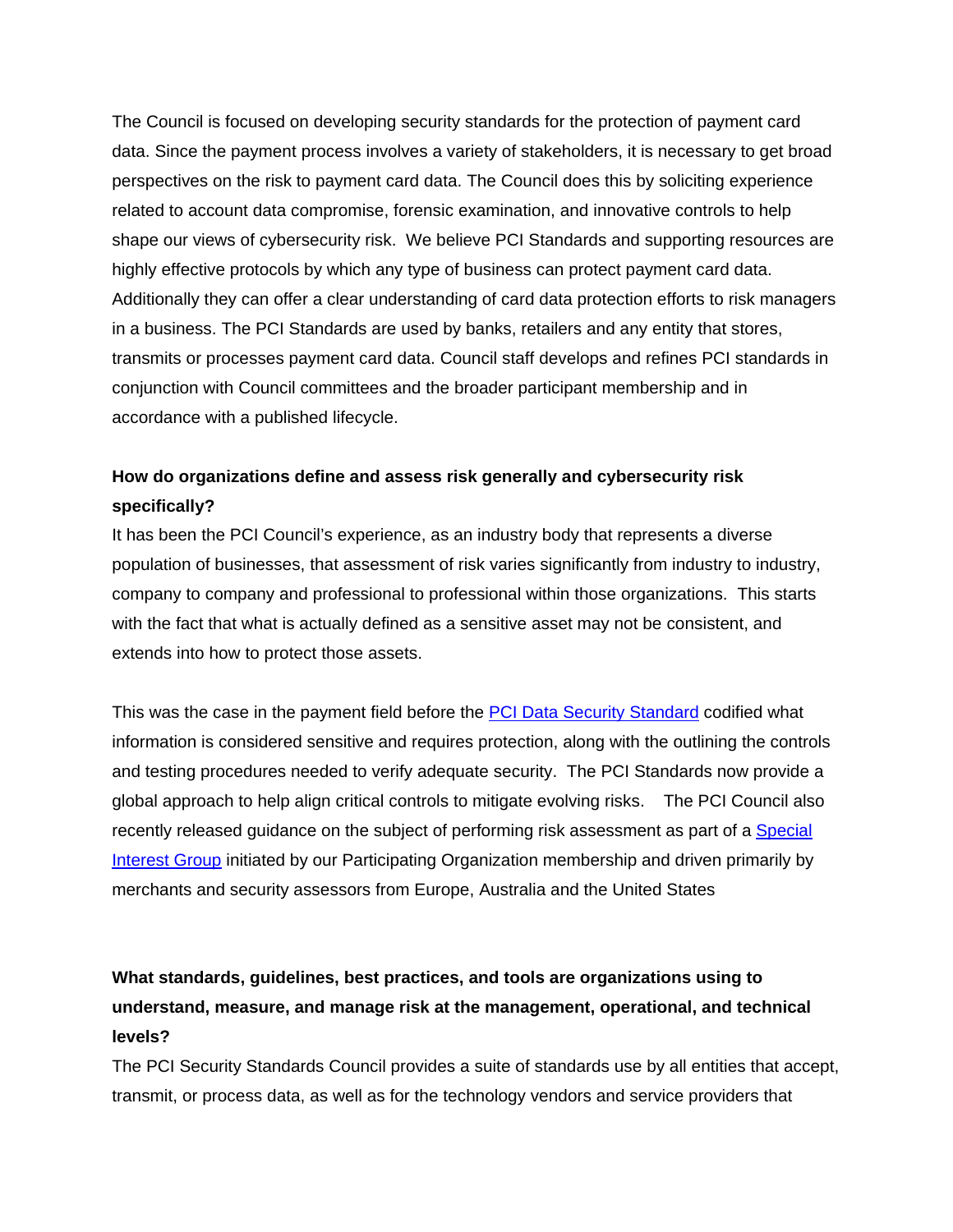enable these activities. The Council also develops and distributes supporting materials that cover various domains within the payment transaction. These are outlined below:

- [PCI Data Security Standard](https://www.pcisecuritystandards.org/documents/pci_dss_v2.pdf) (PCI DSS): The [PCI DSS](https://www.pcisecuritystandards.org/documents/pci_dss_v2.pdf) applies to any entity that stores, processes, and/or transmits cardholder data. It covers technical and operational system components included in or connected to cardholder data. For use by any entity that accepts or processes payment cards this comprehensive standard covers areas of physical and logical security and also includes components of employee awareness. Entities are able to assess their compliance with this standard through an annual assessment by a third party or by using one of the Council's self-assessment [questionnaires \(SAQs\)](https://www.pcisecuritystandards.org/security_standards/documents.php?agreements=pcidss&association=padss)
- [PCI Payment Application Data Security Standard \(PA-DSS\):](https://www.pcisecuritystandards.org/documents/pa-dss_v2.pdf) The [PA-DSS](https://www.pcisecuritystandards.org/documents/pa-dss_v2.pdf) is a set of security requirements for software developers and integrators of applications that store, process or transmit cardholder data as part of authorization or settlement. The standard ensures payment applications are securely designed and will support organizations PCI DSS compliance efforts. It governs payment applications that are sold, distributed or licensed to third parties, e.g. sold to merchants. Merchants have the opportunity to access the Council's [public listing of validated payment applications](https://www.pcisecuritystandards.org/approved_companies_providers/validated_payment_applications.php?agree=true) to find information on products that will support their payment card data security efforts through PCI Standards.
- [PCI PIN Transaction Security Requirements \(PCI PTS\):](https://www.pcisecuritystandards.org/security_standards/documents.php) The **PCI PTS** requirements apply to manufacturers who specify and implement device characteristics and management for personal identification number (PIN) entry terminals used for payment card financial transactions. Merchants have the opportunity to access the Council's [public listing of approved devices](https://www.pcisecuritystandards.org/approved_companies_providers/approved_pin_transaction_security.php) that have been tested against the PTS requirements for physical and logical security and that will support their payment card data security efforts through PCI Standards.
- Point-to-Point Encryption: Point-to-point encryption [\(P2PE\)](https://www.pcisecuritystandards.org/security_standards/documents.php) solution requirements are focused on vendors, assessors and solution providers that play a role in developing,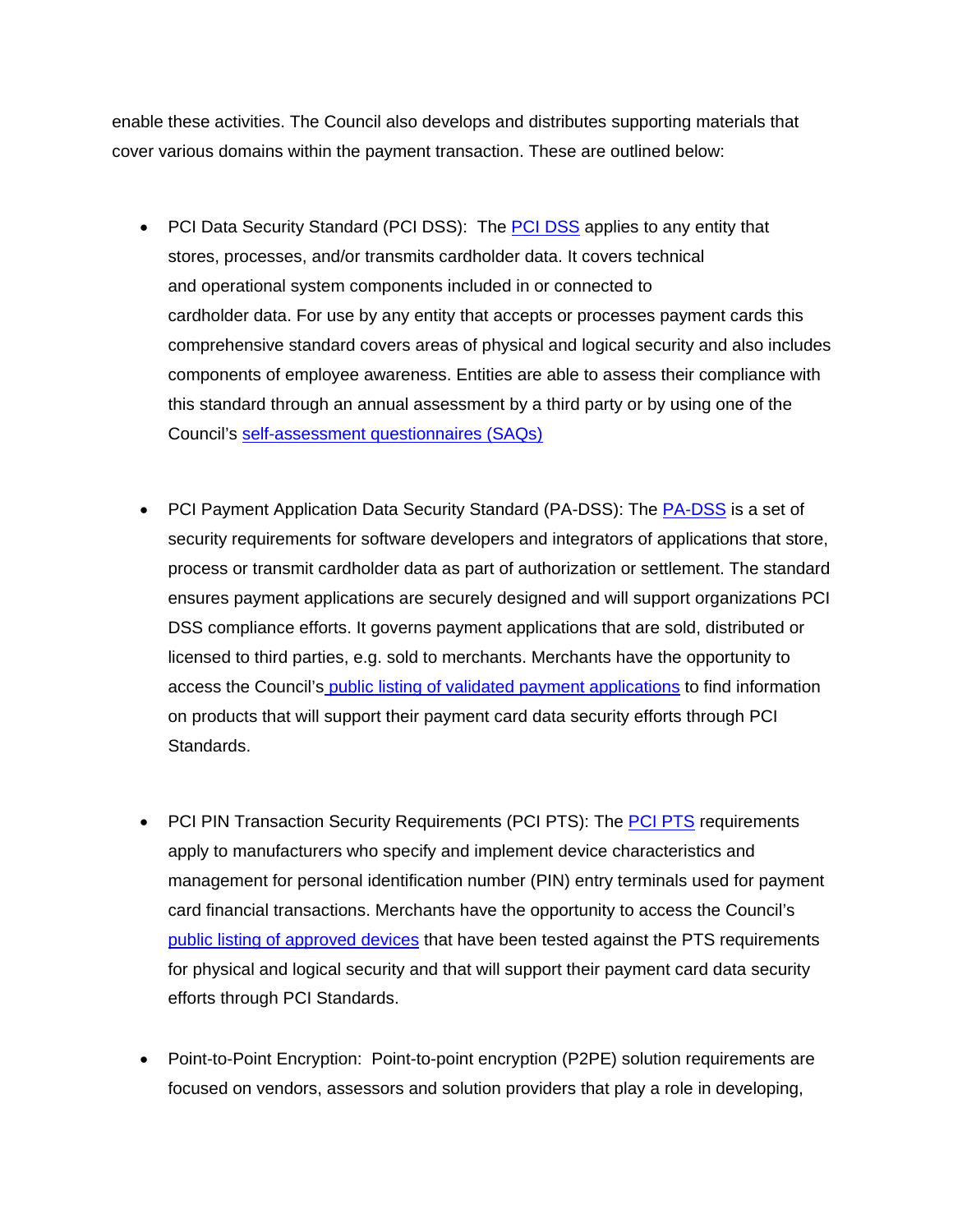implementing or assessing products. The program defines requirements for applicable point-to-point encryption (P2PE) solutions, which are optionally deployed by organizations with the goal of reducing the scope of the PCI DSS assessment and providing an additional layer of security.

• PIN Security Requirements: [This standard provides requirements](https://www.pcisecuritystandards.org/documents/PCI_PIN_Security_Requirements.pdf) for the secure management, processing and transmission of Personal Identification Numbers (PIN) at ATM and Point-of-Sale terminals for both online and offline authentication. The standard combines payment card-specific principles along with encryption key management requirements, that are cross-referenced from ISO, ANSI, EMV, NIST and FIPS.

The PCI Standards outlined above are written for both technical as well as business controls associated with the protection of payment card data. They focus on practical controls and also people and process orientated methods that businesses can put in place to protect cardholder data. These standards are revised, at a minimum, every three years with necessary updates in the interim if warranted. Please note that this list of standards is not exhaustive but an example of payment-centric work performed by the PCI SSC.

### **What performance goals do organizations adopt to ensure their ability to provide essential services while managing cybersecurity risk?**

Deploying PCI Standards as a basis for protecting payment card data, and then assessing compliance with the standards on a quarterly-to-annual basis, is one measure that merchants, acquiring banks and others in the payment transaction process use to measure performance and ability to manage cybersecurity risk. For example, at a minimum, every quarter, entities validating PCI DSS compliance must scan their environment for new network threats and demonstrate corrective action to mitigate cybersecurity risk. To support this and other efforts to monitor progress against PCI Standards, the PCI SSC has developed an array of programs and resources to support the measurement of progress and security. These include but are not limited to:

[PCI Qualified Security Assessor program:](https://www.pcisecuritystandards.org/approved_companies_providers/qualified_security_assessors.php) This sophisticated assessor program trains IT and payment security professionals to evaluate adherence to PCI DSS requirements. Each entity that receives payment card data is responsible for demonstrating adherence to PCI DSS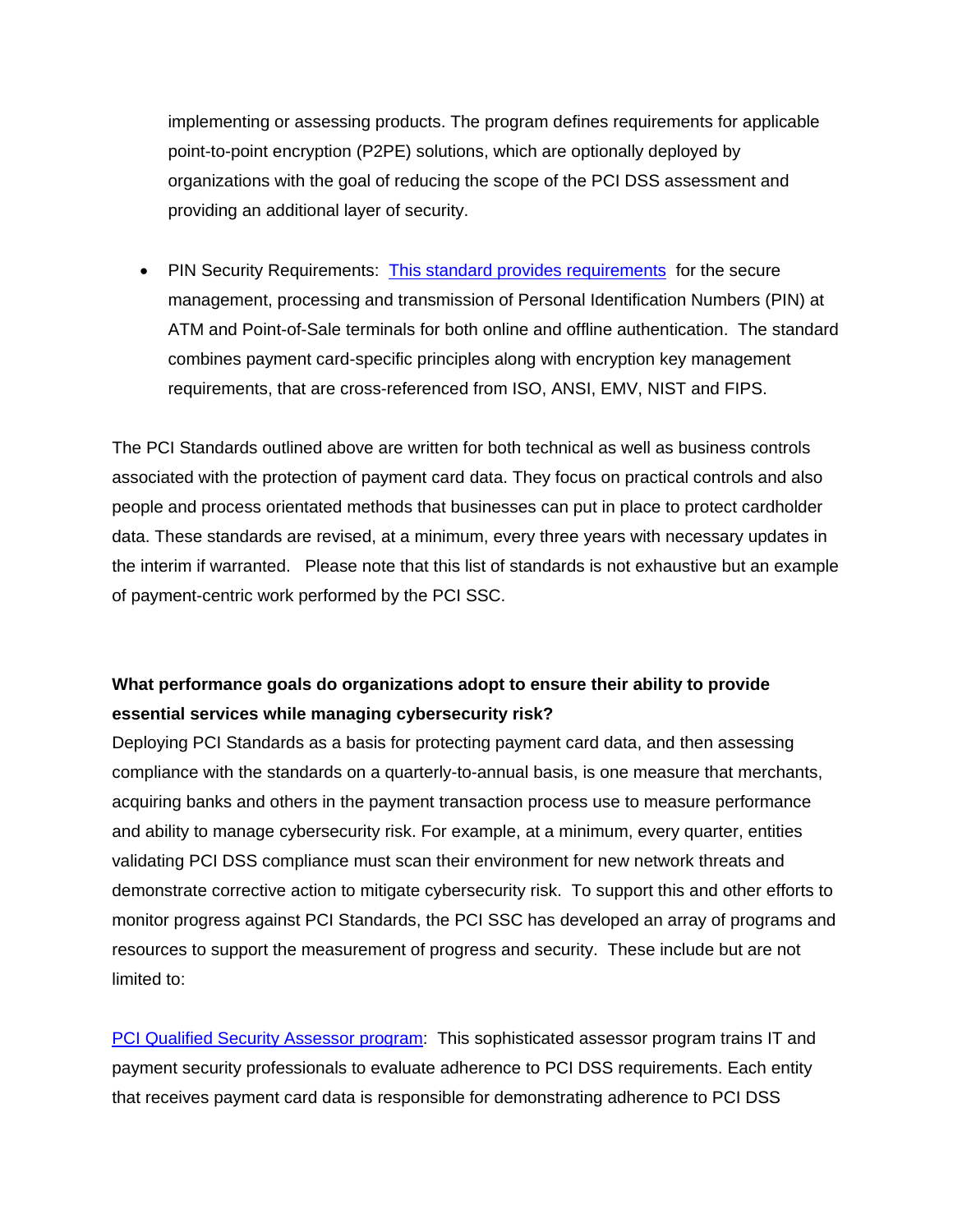annually and after significant changes to their environment. The Council maintains a quality assurance program to ensure a pool of globally available, high quality, assessment professionals able to support organization's security efforts worldwide. A [public listing of QSAs](https://www.pcisecuritystandards.org/approved_companies_providers/verify_qsa_employee.php) is available on its website. The Council uses a similar model for other assessor programs it manages such as those focused on validating payment applications or P2PE solutions.

[PCI Approved Scanning Vendor program:](https://www.pcisecuritystandards.org/approved_companies_providers/approved_scanning_vendors.php) Approved Scanning Vendors (ASVs) are organizations that validate adherence to certain DSS requirements by performing vulnerability scans of Internet facing environments of merchants and service providers mentioned above. Joining the Council's ASV program requires a rigorous remote test conducted by each vendor on the PCI Security Standards Council's test infrastructure, which simulates the network of a typical security scan customer. The Council has set up the test infrastructure in such a way as to deliberately introduce evolving vulnerabilities and misconfigurations for the vendor to identify and report as part of the compliance testing process. ASVs must pass an annual lab test to maintain their certification. The Council manages a [public listing of](https://www.pcisecuritystandards.org/approved_companies_providers/approved_scanning_vendors.php) ASVs on its website. Businesses can choose an ASV partner from the list to conduct a quarterly scan of their infrastructure to ensure it remains secure. Passing this scan may be one performance goal for an organization on its security journey.

[Prioritized Approach to PCI DSS:](https://www.pcisecuritystandards.org/documents/Prioritized_Approach_V2.0.pdf) This [tool](https://www.pcisecuritystandards.org/documents/Prioritized_Approach_for_PCI_DSS_v20.xls) provides six security milestones that will help merchants and other organizations incrementally protect against the highest risk factors and escalating threats while on the road to PCI DSS compliance. The roadmap helps an organization to prioritize efforts to achieve compliance; establish milestones; lower the risk of cardholder data breaches sooner in the compliance process. It also helps acquirers objectively measure compliance activities and risk reduction by merchants, service providers, and others. The Prioritized Approach was devised after factoring data from actual breaches, and feedback from Qualified Security Assessors, forensic investigators, and the PCI Security Standards Council Board of Advisors.

[Training programs](https://www.pcisecuritystandards.org/training/index.php) for personnel: The Council firmly believes that technology resources alone are not sufficient to increase the level of security of payment card data. As a [recent industry](https://www2.trustwave.com/2013GSR.html)  [report](https://www2.trustwave.com/2013GSR.html) noted, "Employees are the first line of defense against physical and digital attack vectors. A lack of proper training and awareness can turn employees from assets into liabilities." The Council offers a variety of education programs ranging from informal [webinars](https://www.pcisecuritystandards.org/training/webinars.php) available to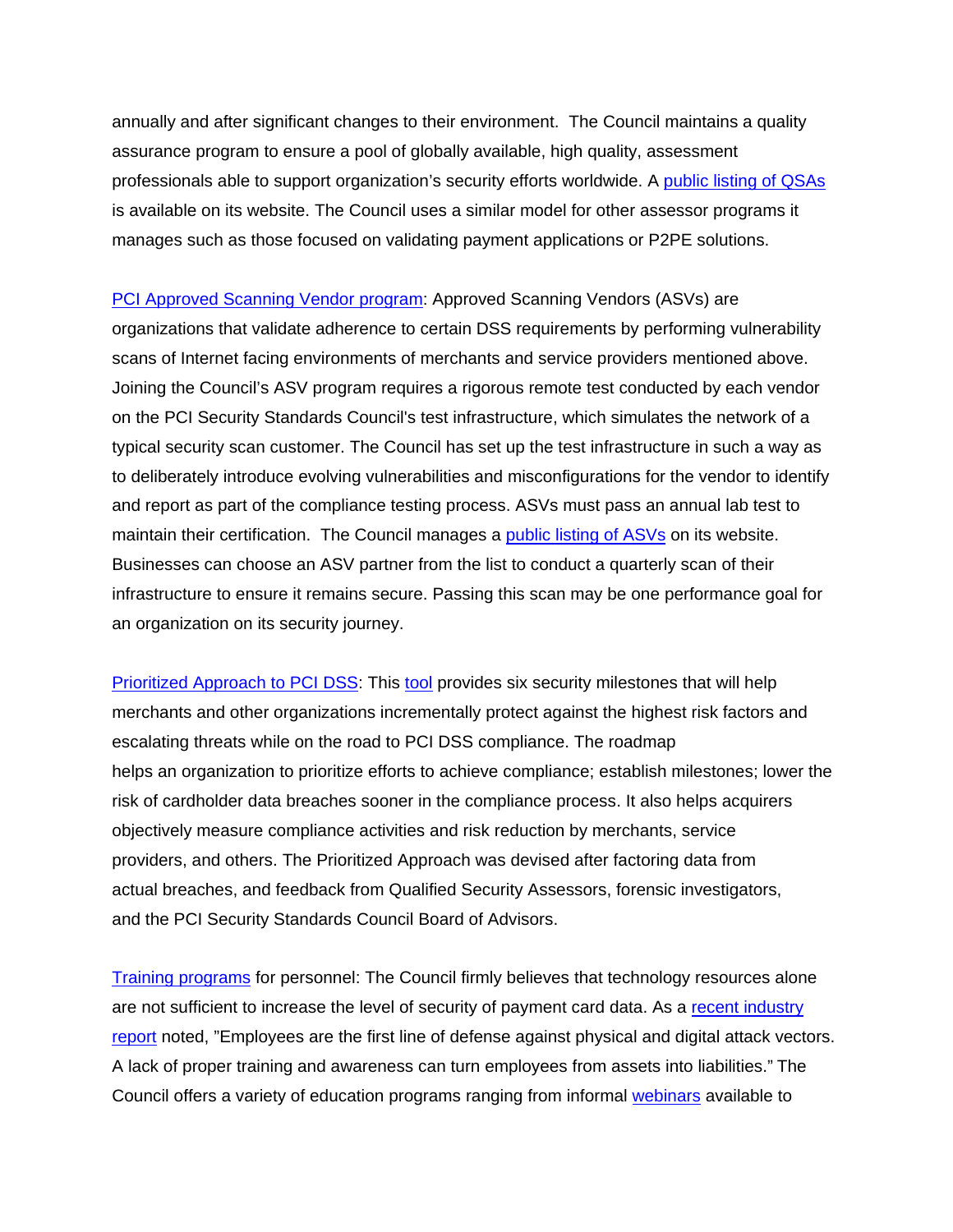members and the business community at large, to specialized instructor led and online training programs designed to build internal expertise in protecting payment card data through PCI Security Standards. These range from an introductory ["PCI Awareness"](https://www.pcisecuritystandards.org/training/non_certification_training.php) course to a PCI [Professional credential,](https://www.pcisecuritystandards.org/training/pcip_training.php) which requires passing an examination. Our broad membership base provides input on market needs that can be addressed through education. Through this direct input the Council developed the [Internal Security Assessor \(ISA\) Program](https://www.pcisecuritystandards.org/training/isa_training.php) for companies to develop assessment skills to partner effectively with QSAs. Similarly, the **Qualified Integrator** [and Reseller \(QIR\) program](https://www.pcisecuritystandards.org/site/qir/) was a response to industry feedback requesting a pool of integrators and resellers that can securely install and configure payment applications for merchants. This effort will introduce millions of new security touch points into the payment card ecosystem to confirm secure hardening wherever a QIR may sell payment application services. Organizations may have performance goals to develop a certain level of internal domain expertise in security matters. PCI Council training programs can assist in this regard.

## **If your organization is required to report to more than one regulatory body, what information does your organization report and what has been your organization's reporting experience?**

The PCI Security Standards Council's focus is to streamline and simplify the reporting process for any entity that is required to report on compliance with PCI Standards to third parties such as banks or payment card companies. The Council does this through the provision of reporting tools that are universally recognized by banks and payment card brands. These templates include but are not limited to the PCI DSS Attestation of Compliance (AOC) and Self-Assessment Questionnaires. These reporting tools are available to download from our [public](https://www.pcisecuritystandards.org/index.php)  [website.](https://www.pcisecuritystandards.org/index.php)

## **What role(s) do or should national/international standards and organizations that develop national/international standards play in critical infrastructure cybersecurity conformity assessment**?

Specific to the payments sector and protecting the payment transaction process, the PCI Security Standards Council plays a role in both standards setting and, as outlined elsewhere in this response, in providing tools to help organizations drive and understand their conformity with these standards. We believe this model works in our sector and could be customized for other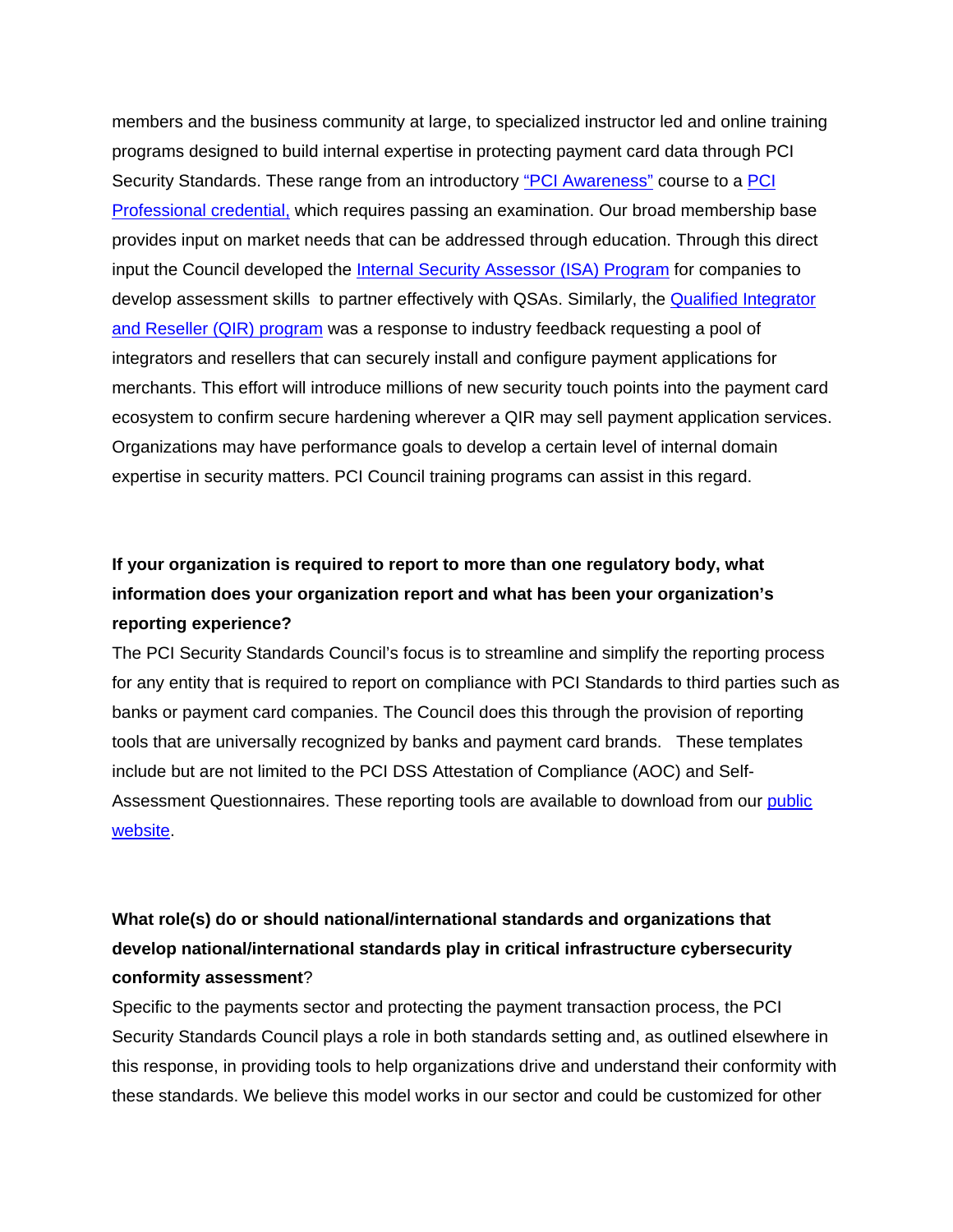sectors or for critical infrastructure. The Council cooperates with many other international standards groups such as NIST, European Payment Council, EMVCo, Cloud Security Alliance, ATMIA, ANSI, ISO and others and looks to incorporate security best practices that are relevant to the payment security sphere.

Unlike most standards organizations, PCI standards (such as the DSS) do not mandate specific technical compliance details. Rather, they are practice and result oriented, allowing those that must comply with them to select their own approaches to compliance. Accordingly, those complying with PCI standards use techniques and systems that implement a large number of standards from many different national and international standards to achieve the required results. This provides greater flexibility to those that participate in the payment card environment to pursue robust security in a way that is most in line with their overall IT decisions, budgets, and priorities.

When it comes to assessment of adherence to the PCI Standards, the Council takes a sector specific approach to create assessment and reporting tools that relate specifically to meeting the needs of the business relationships and risk tolerance between banks and their merchant customers and payment card brands and their bank and merchant customers. This approach is proven to be effective for the payment space, which like every industry has its own unique operating environment. In principle, this holistic methodology could be applied to other sectors.

Although the card payments sector falls outside the realm of critical infrastructure, the Council believes that international standards bodies have a great deal of existing material and knowledge to contribute to standards development for critical infrastructure cybersecurity. Familiarity with the standards they have developed, and examples such as the Council's holistic approach to providing tools necessary to drive conformity in the protection of payment card data, may mean international organizations are able to offer substantial input in the development of conformity assessment procedures too.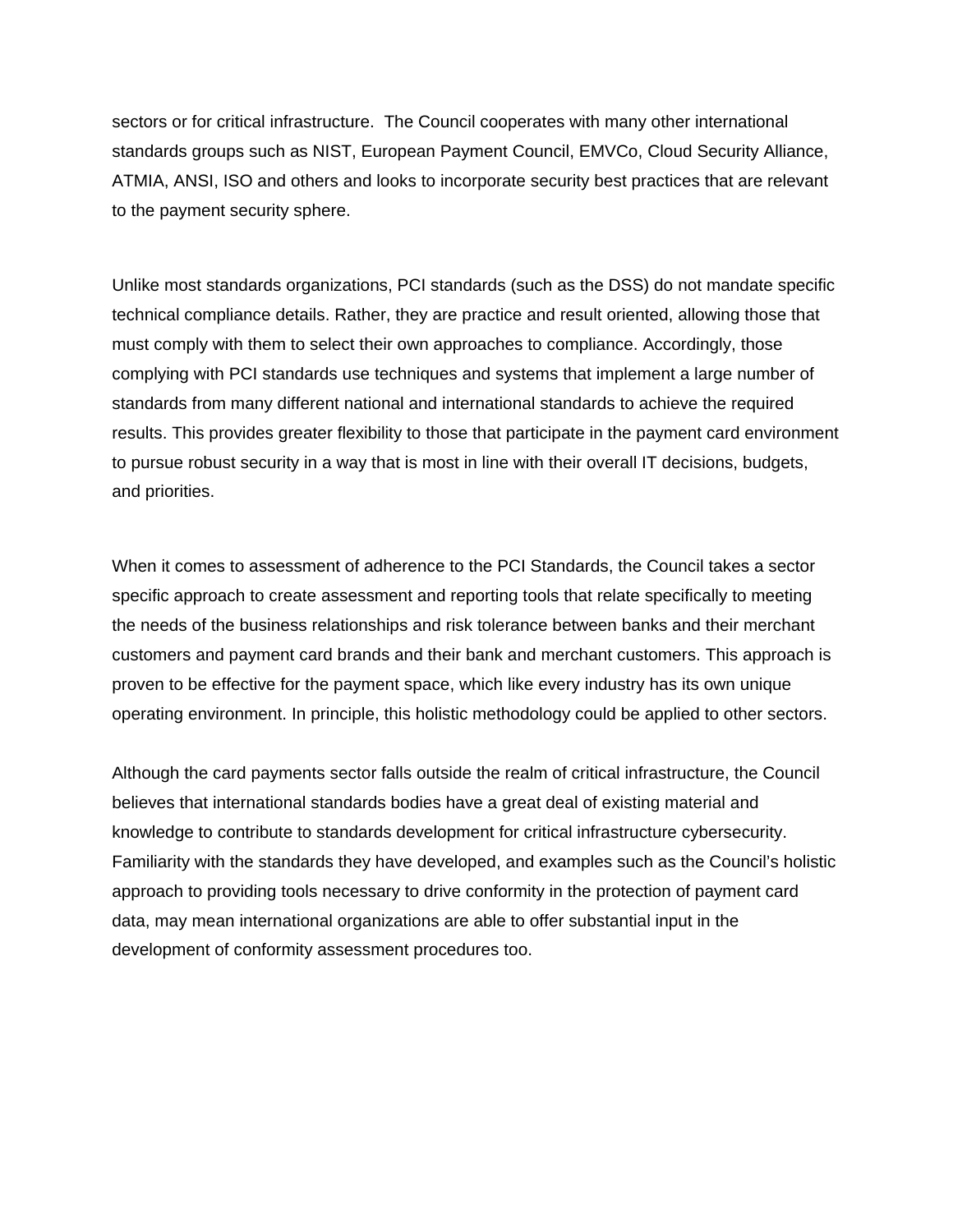## **Use of Frameworks, Standards, Guidelines and Best Practices**

**NIST is seeking information on the current usage of these existing approaches throughout industry, the robustness and applicability of these frameworks and standards, and what would encourage their increased usage. Please provide information related to the following:** 

### **What additional approaches already exist?**

In the payment card industry, the PCI Standards provide a clear framework for securing payment card data wherever it is stored, transmitted or processed. PCI Standards have been adopted across industries from petroleum to hospitality, retail to airlines, and financial services. As outlined in previous responses, the PCI Council's framework of standards includes lab test requirements for terminals that accept payments and PIN data, lab evaluation for software payment applications, requirements and testing procedures for point-to-point encryption solutions and standards for effective security of how cardholder data environments should be implemented and including such tenets as encryption at the entry point of clear-text data to minimize the value of the data. Our holistic approach also includes tools for supporting and measuring the implementation of PCI Standards.

### **Which of these approaches apply across sectors?**

The PCI Standards Council is focused squarely on protecting payment card data. The standards are focused on this asset and the environment which houses it. There are areas within PCI Standards that have incorporated other relevant publications and best practices from other sectors and areas such as NIST, ANSI, EMV, ISO and OWASP material. For example, encryption key management cross-references multiple best practices mentioned above within our PIN Security Requirements. Conversely, PCI Standards are referenced globally in a variety of international standards, best practices, legislation and other initiatives outside of the specific payment space. Data security best practices may apply across sectors. However, the Council believes that there are specific business practices and commonalities in the payment transaction process that demand a focused approach to securing customers' payment card data, as provided through the PCI Security Standards Council's industry wide standards development process. Initiatives and programs that support or report on the implementation of PCI Standards in a merchant, bank or other entity's environment, have also been crafted with input of payment card brands, forensic investigators, the assessment community, our elected Board of Advisors and other "front line" stakeholder groups. This input is crucial to incorporate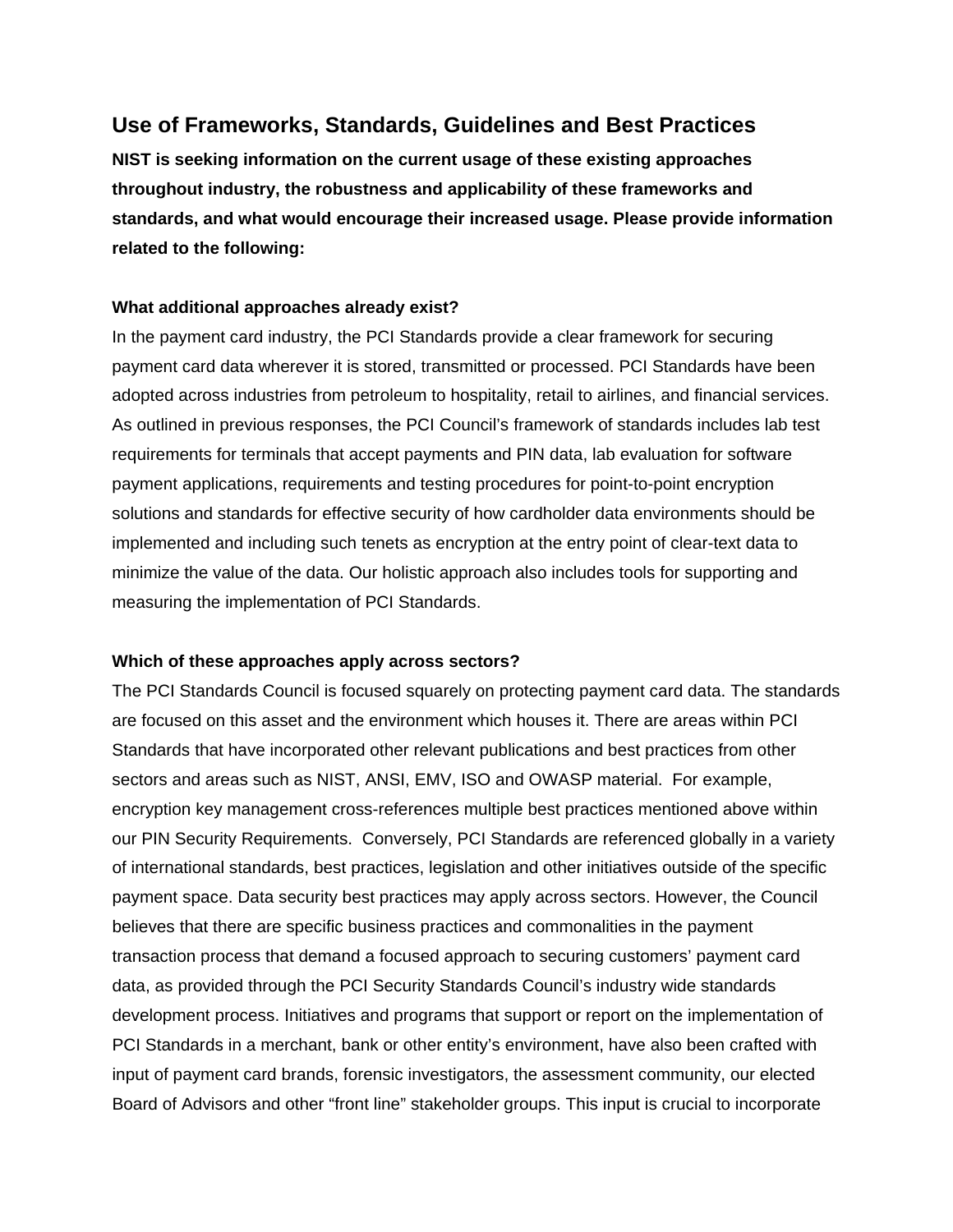the realities and needs of different stakeholder sets who feel the direct impact, challenges and benefits of standards implementation. This unitary approach to securing payment card data provides operating efficiencies to payment card brands, banks and merchants, and encourages effective communication among stakeholder sets. It also allows the payment card industry to enjoy high levels of standards adoption, a real-time ability to respond to emerging threats, and low levels of fraud as measured in [basis points.](http://lexicon.ft.com/Term?term=basis-point-BPS) The provision of standards and complementary resources through this streamlined approach is one that could be considered for other sensitive environments, including critical infrastructure protection.

### **Which organizations use these approaches?**

The PCI Standards and supporting programs and resources are widely used by all organizations that store, process or transmit cardholder data worldwide. These include global banks, many types of merchants (e.g. retailers, hotels, and airlines), payment processors and service providers. In the United States, [publicly available statistics](http://usa.visa.com/download/merchants/cisp_pcidss_compliancestats.pdf) show that 97% of the largest merchants are using PCI Standards. The PCI Qualified Security Assessor community includes more than 1700 professionals. Over 1400commercially available payment applications have been validated in accordance with the PA-DSS Standard, and over 600 PIN transaction security requirements approved devices are also listed on the Council's website and used in the payments ecosystem.

### **What, if any, are the limitations of using such approaches?**

The PCI requirements are intended exclusively to protect against the compromise of payment card data. They do this through providing a layered approach to security, with PCI controls helping to prevent, detect and react to threats to payment card data. While some industries and organizations have cited the PCI requirements as useful in defining their own data security policies the design and intention of the requirements are drafted and evaluated specifically to protect payment card data.

#### **What, if any, modifications could make these approaches more useful?**

Cybersecurity threats are continually evolving. Similarly advancements in technology are impacting traditional card payments in areas such as cloud computing and use of consumergrade mobile devices for payments. Standards organizations such as the PCI Council strive for a balance that ensures standards remain as current and as strong as possible, but also introduces change in a way that does not jeopardize security efforts for organizations that rely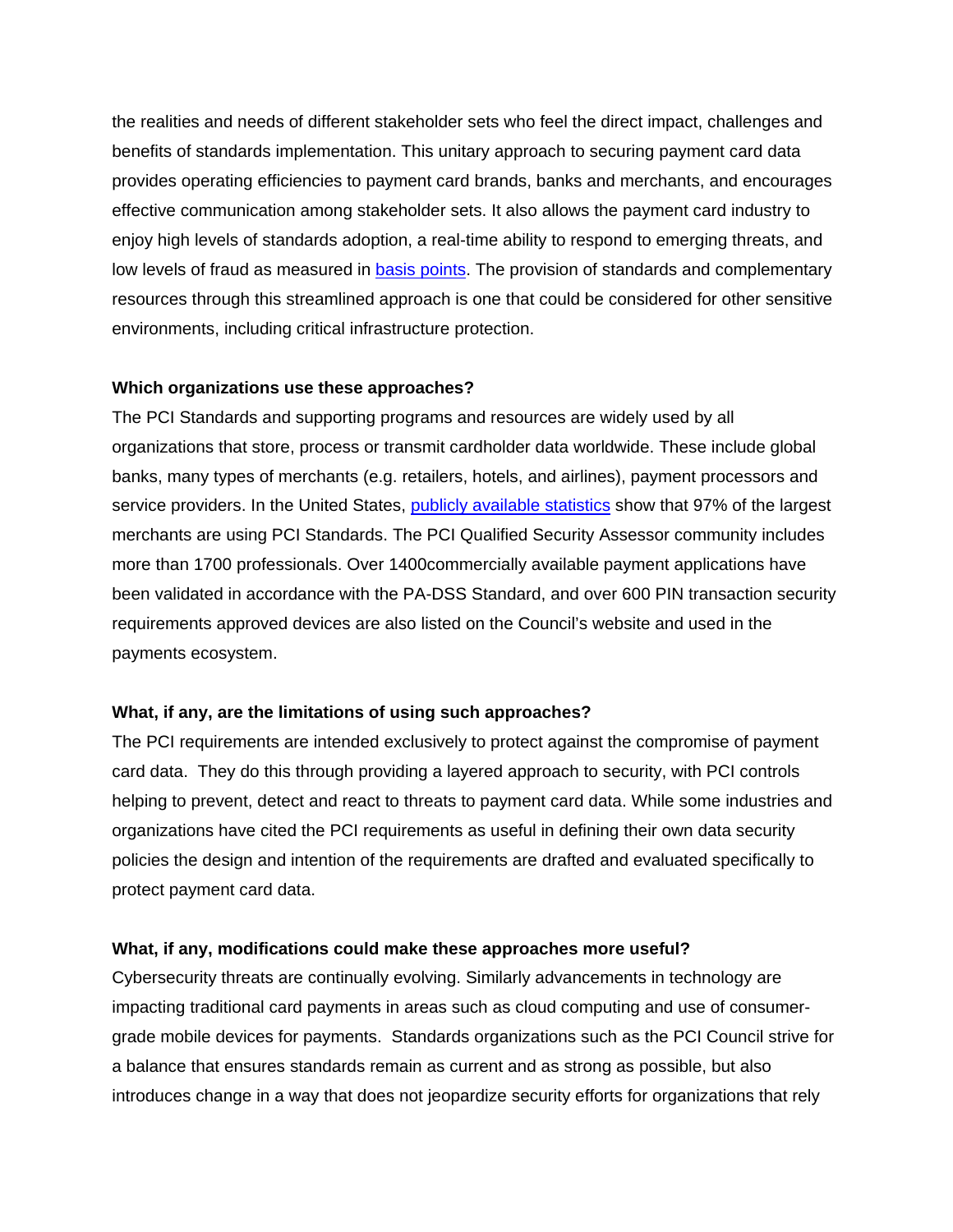on PCI standards to enable their business relationships and protect their customer data. The PCI Council does this through exhaustive feedback effort and planned [three-year lifecycle](https://www.pcisecuritystandards.org/documents/pci_lifecycle_for_changes_to_dss_and_padss.pdf)  [process](https://www.pcisecuritystandards.org/documents/pci_lifecycle_for_changes_to_dss_and_padss.pdf) with defined opportunities for industry input. This is coupled with continuous evaluation of PCI requirements and frequent FAQs publications to provide clarity to any emerging changes. This is the approach that works for the payments sector. In a critical infrastructure environment a different update cycle or lifecycle process might fit, with the scope to mandate use of specific standards in some circumstances.

#### **How do these approaches take into account sector-specific needs?**

The PCI Council brings together a diverse set of stakeholders from across the payment process that all have the aim of protecting their customers' payment card data and their own business and reputation. PCI SSC membership encompasses representation from the payment networks and financial institutions that monitor fraud and data compromise events, to the merchant that accepts payments cards to the vendors that supply secure, PCI lab-evaluated products and the security professionals that evaluate environments across different industries. Through a planned lifecycle for PCI Standards that invites feedback from across the various industries that play a role in the payment chain, a variety of sub-sector needs and opinions are reflected. This holds for other Council initiatives beyond standards setting too. For example, the Council supports an annual open submission process for the Community to propose Special Interest Group (SIG) projects. Anyone within the PCI community can propose or be involved in SIG work. A SIG's goal is to produce guidance on a specific area of security payment card data through PCI Standards that reflects the learning and experiences of a variety of industry verticals using the standards. Additionally, every two years the Council holds an open election for a 21 member [Board of Advisors](https://www.pcisecuritystandards.org/organization_info/board-of-advisors.php) whose specific task is to represent their industry vertical and global geography in the Council's work. Any Participating Organization (PO) member company can nominate and vote in the Board of Advisor elections. Information on the Council's [current](https://www.pcisecuritystandards.org/organization_info/board-of-advisors.php)  [Board can be found here.](https://www.pcisecuritystandards.org/organization_info/board-of-advisors.php)

## **When using an existing framework, should there be a related sector-specific standards development process or voluntary program?**

Based on the previous points discussed, specific to the payments space, it is the PCI Council's opinion that globally applicable payment card standards are best developed through a community of representatives from across industry, geographical region and incorporating a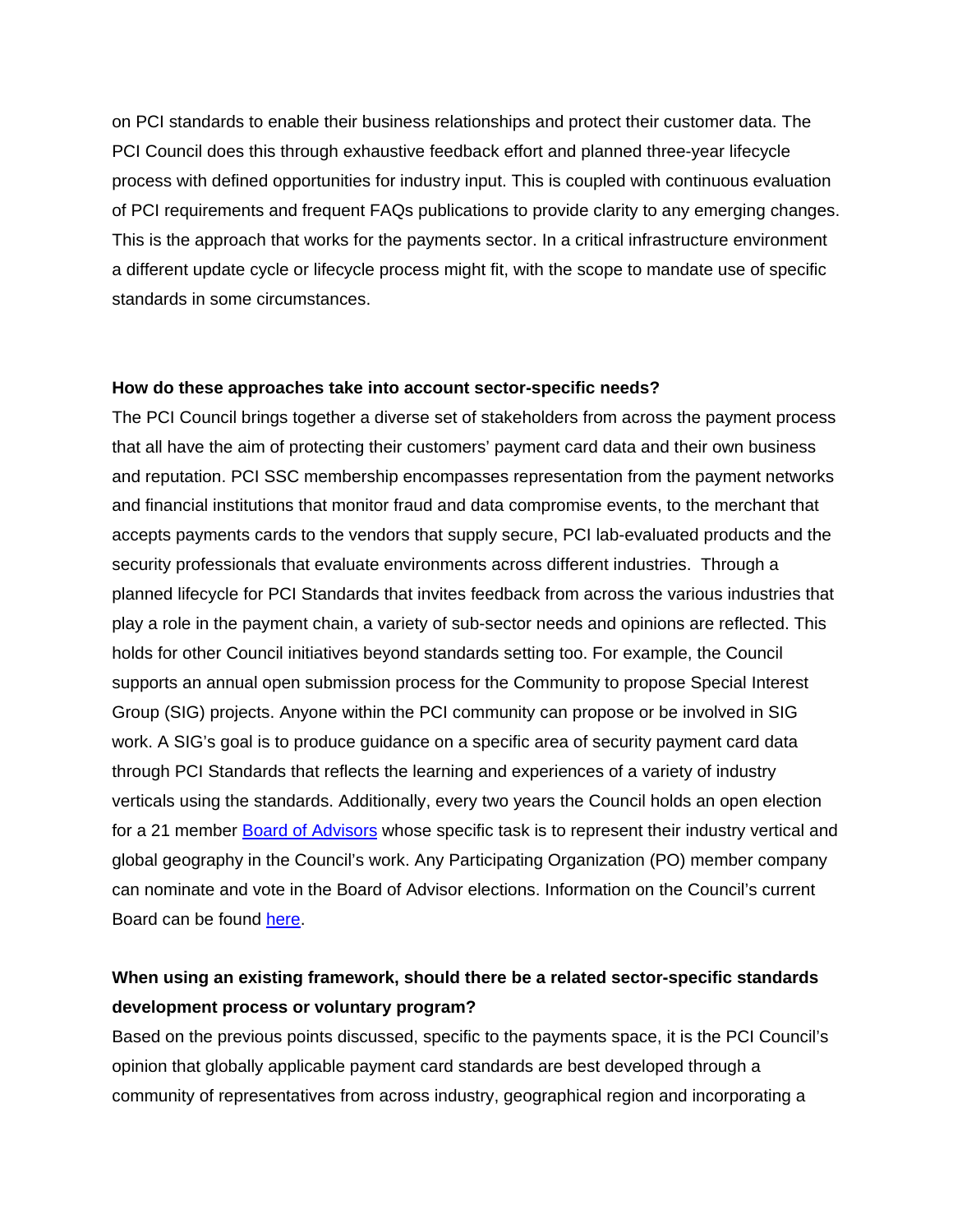diverse set of experience. Any framework developed should be able to satisfy and react to all stakeholders that may be impacted by such requirements and not unintentionally create an advantage for any set of stakeholder over another. Although there are a variety of broadly applicable security standards available, there is great value in sector specific approaches that encompass the specific needs and perspectives, and unique operating environments of a particular industry.

### **What can the role of sector-specific agencies and related sector coordinating councils be in developing and promoting the use of these approaches?**

One important role that various sector agencies and similar councils can play is the development of a comprehensive communication and information sharing strategy. Such a strategy could help foster support and knowledge of cybersecurity threats that may not have an immediate impact on one potential sector but allow for the other sectors to gain valuable intelligence that may allow them to modify their recommended security postures. Information sharing is most successful, valuable and effective when it includes liability and confidentiality protections for providers and receivers. Sector specific agencies and their stakeholders represent a valuable communication channel for NIST in the promotion of any developed framework. In the case of PCI Standards there are clear business incentives to minimize risk, and protect reputation that spur adoption across the global payment chain. Sector specific agencies may have a similar role to play as the Council in incentivizing adoption of the framework in their respective oversight areas.

### **What other outreach efforts would be helpful?**

As outlined above, information sharing forums, when they include protections for participants, provide an opportunity to bring together a variety of perspectives on addressing common risks. In the PCI Council and other voluntary consortiums, regular working groups, Special Interest Group projects and Community Meetings facilitate engagement with the entire community. This type of frequent interaction facilitates knowledge sharing across geographies and vertical industries.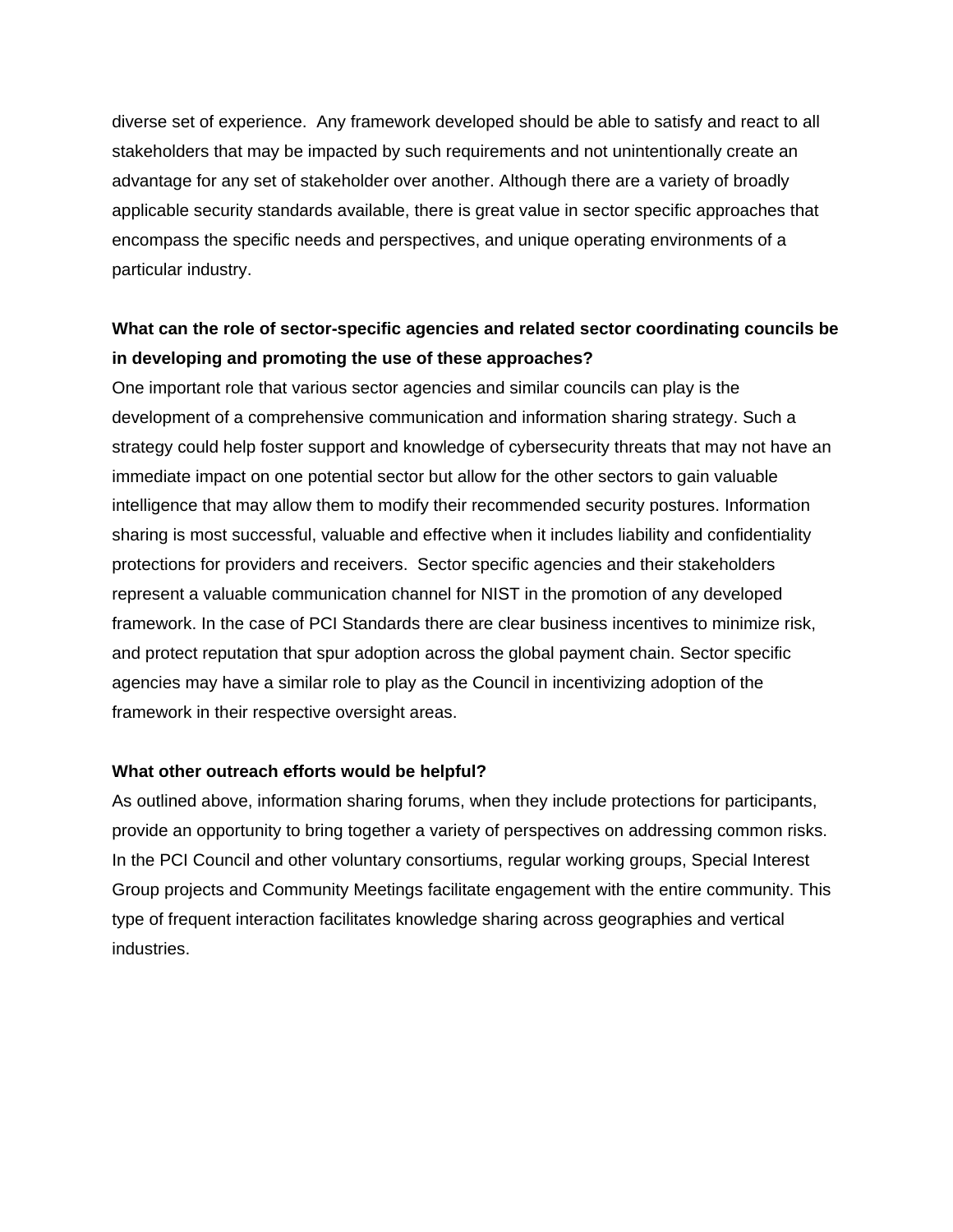## **Specific Industry Practices**

**In addition to the approaches above, NIST is interested in identifying core practices that are broadly applicable across sectors and throughout industry. NIST is interested in information on the adoption of the following practices as they pertain to critical infrastructure components:** 

The PCI Council will comment below where these practices appear in PCI Standards. and provide commentary on broader applicability.

### **• Separation of business from operational systems;**

While PCI DSS does not require that business and operational systems must be separated, it does recommend using network segmentation to isolate systems that store, process or transmit cardholder data (or systems that are connected to such systems) from those that do not. Additionally, PCI DSS requires implementing only one primary function per server to prevent functions that require different security levels. Segmentation when properly implemented may allow an entity to reduce the scope of their PCI DSS assessment making PCI DSS adoption efforts more manageable by allowing the entity to focus associated personnel, security resources, etc. on a smaller, more well-defined environment.

### **• Use of encryption and key management;**

The PCI standards (including PCI DSS, PA-DSS, PTS, P2PE and the PIN Security Standard) require use of encryption to protect payment data as well as robust key management processes to protect the cryptographic keys. While encryption plays an important role in the protection of sensitive information such as payment card data, key management is a critical function of encryption that if improperly implemented may provide a false sense of confidentiality. The PCI Council would encourage a high-level of integrity for critical infrastructure so that the lowest common denominator for key management does not become common practice for data and systems of high sensitivity. .

Importantly, PCI Council standards also prohibit the storage of sensitive data at all except where subsequent access is justified, thereby decreasing both cost and risk. A similar emphasis could be useful in some critical infrastructural areas as well.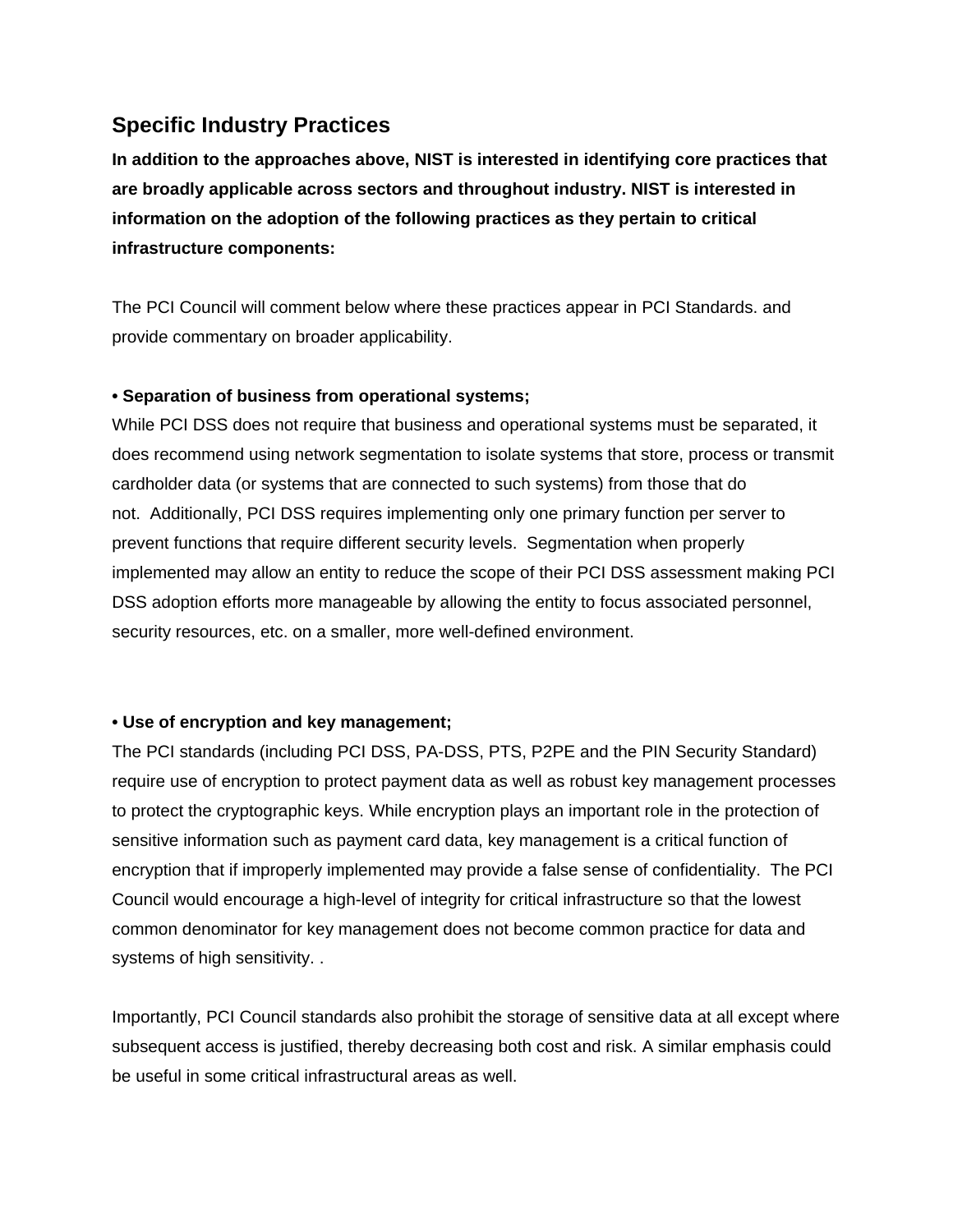#### **• Identification and authorization of users accessing systems;**

PCI DSS requirement no. 8 requires that all users be uniquely identified and properly authorized to access any system in the cardholder data environment. Such identification and authorization is necessary to ensure that only authorized users access cardholder data, that every access can be traced to a unique individual for accountability, and that such access can be tracked and monitored. Strong access controls are recommended for any framework developed.

### **• Asset identification and management;**

 Asset identification is a critical component to understanding what could negatively impact the security of critical systems and associated data. Regular asset identification should be part of all security frameworks to confirm no intentional or unintentional changes have been made. This becomes even more important when entities acquire other multiple organizations with differing systems. This is common practice in the private sector. PCI standards require organizations to identify and document all their locations of cardholder data within their environment, create a datagram or inventory of their locations of cardholder data, and confirm that all those locations of data are included in the scope of their assessment efforts. This includes all the systems or assets that may store, process or transmit cardholder data. This is essential in the payment sector to ensure all cardholder data is adequately protected; simply put, if an entity doesn't know where its sensitive data and systems are, it cannot protect them. The PCI Council encourages clear direction on what data and systems would be identified under critical infrastructure for consistency in the identification of what is of value.

#### **• Monitoring and incident detection tools and capabilities;**

PCI DSS Requirements nos.10 and 11 require logging of access and activities related to cardholder data, as well as vulnerability scanning, penetration testing, and intrusion detection/prevention capabilities. Comprehensive logging and monitoring is critical so that entities know who is doing what and when, and is invaluable as a source of information in understanding any suspicious incidents (e.g., unauthorized access) that may occur. To be most effective across critical infrastructure monitoring must be active, with real-time response and possibly run as an independent procedure to that of administrators responsible for daily security duties.

### **• Incident handling policies and procedures;**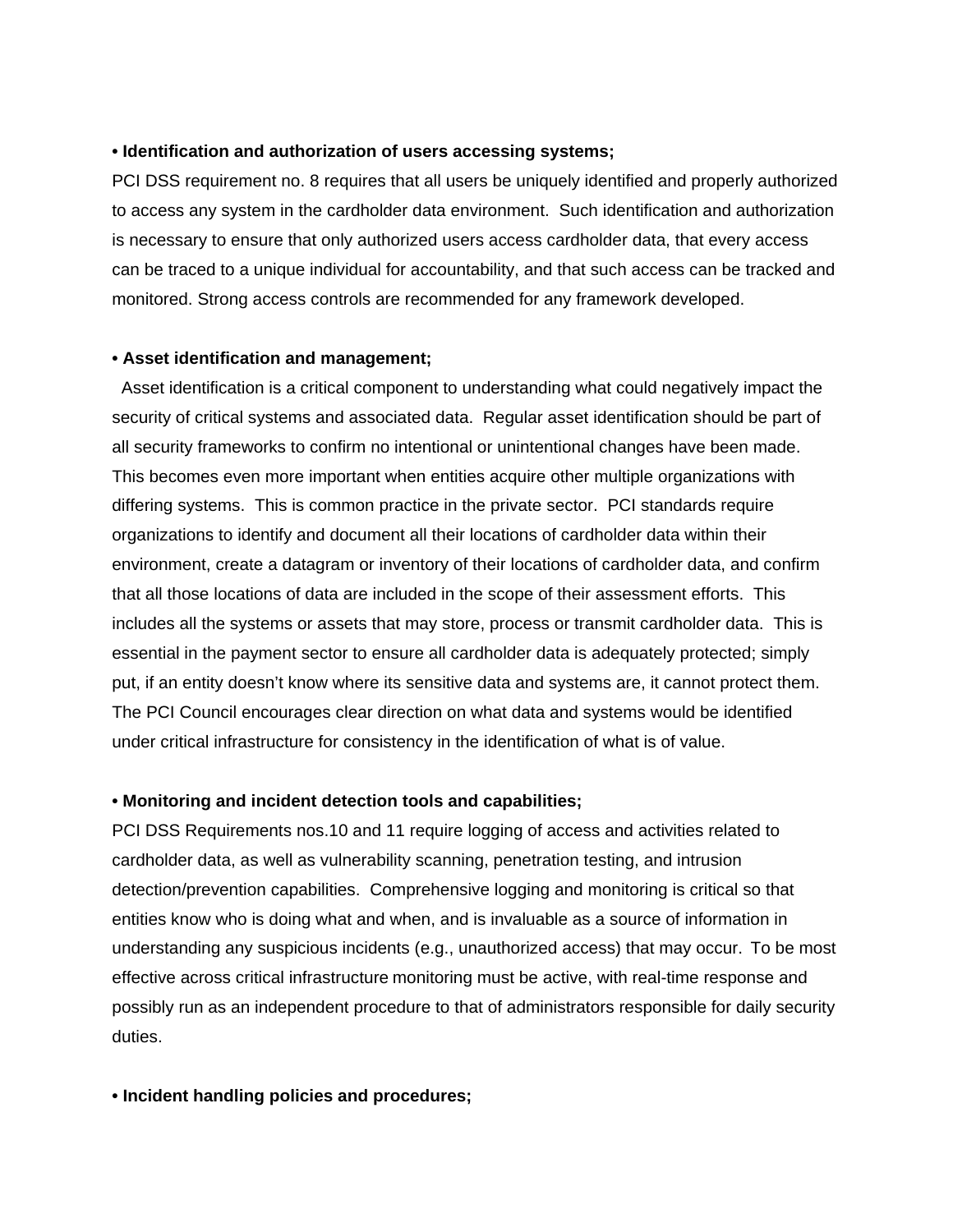PCI DSS requirement 12.9 requires a detailed incident response plan that allows for immediate response in the event of a system breach and is reviewed at a minimum annually or after any significant change. The PCI Standards ask that the plan include among other elements, assignment of specific roles and responsibilities, response procedures, business recovery procedures, coverage for all components in the cardholder data environment, inclusion of or reference to response procedures from associated business partners. The plan must be not only reviewed but tested annually and include training for responsible staff. It must be a living document. The presence of a well-thought out and periodically tested incident response plan can be a critical part of defense in depth.

In the private sector, annual evaluation can be neglected unless it's part of an organization's ongoing commitment to security. Companies often make significant changes without updating policies and procedures for future employees that assume security responsibilities for their organization. The PCI Council, within our standards framework, encourages not just annual assessment of the incident handling policy but also after significant changes to the architecture such as after a merger of business units or organizations with heterogeneous operations.

#### **• Mission/system resiliency practices;**

PCI Standards do not specifically require mission or system resiliency practices (beyond the reference to it in the above-mentioned incident response plan). This is because PCI DSS focuses mainly on the security of cardholder data, whereas mission or system resiliency practices typically focus on availability of data and address an organizations ability to remain operational after a variety of incidents.

#### **• Security engineering practices;**

Many of the PCI Standards were designed based on fundamental security engineering best practices, as they focus on secure payment terminals, payment applications, encryption solutions, and cardholder data environments. For example, PCI PA-DSS requires secure coding techniques for applications, and secure access control systems and user authentication that follows fundamental security principles.

The Council would assert that the framework should advocate use of a secure development lifecycle throughout the implementation and management of the critical infrastructure. The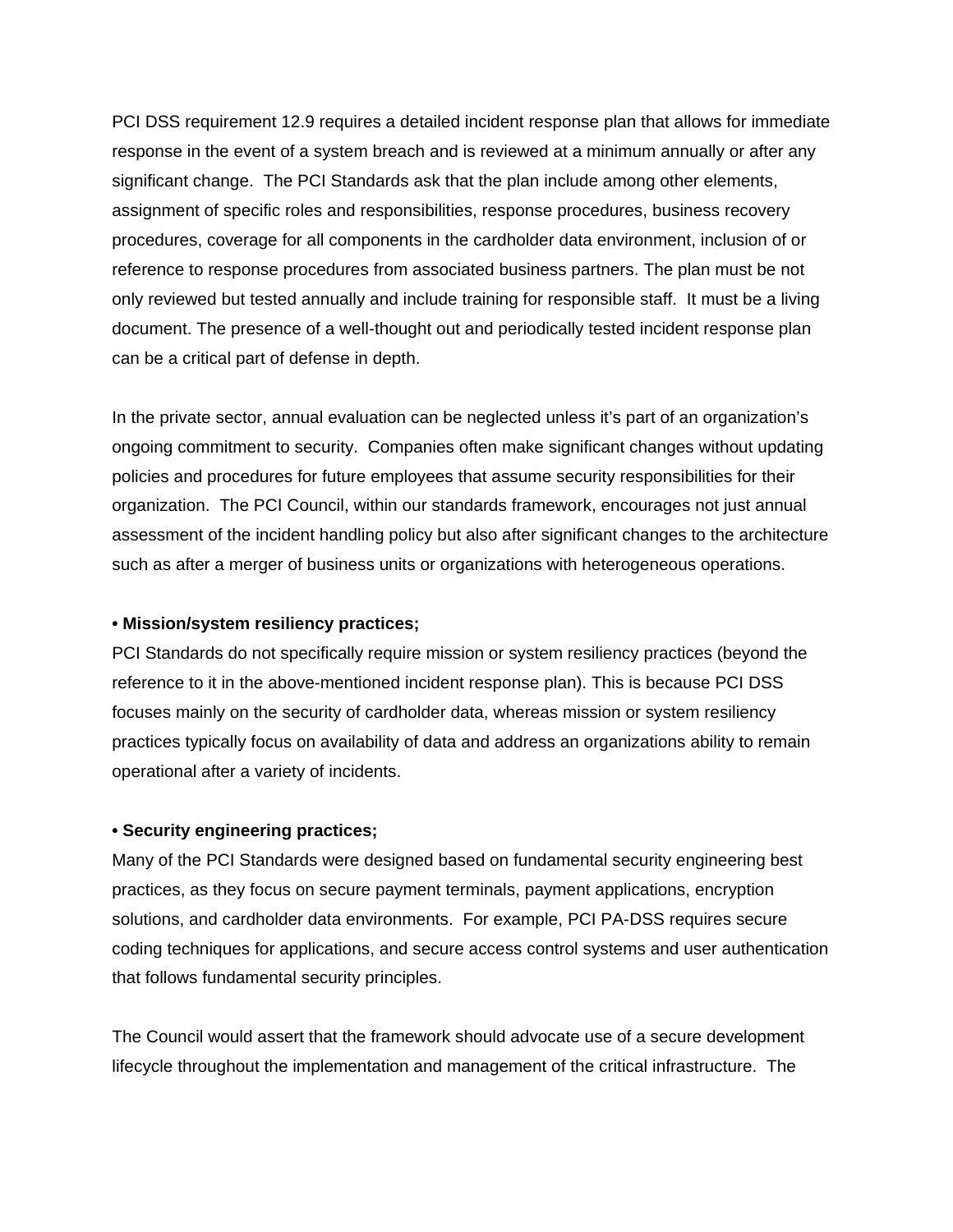Council would also encourage NIST to recognize that engineering practices will vary by industry based on their understanding of acceptable risk management.

### **Are these practices widely used throughout critical infrastructure and industry?**

As indicated above, many of these practices are used in the payments space through PCI Standards. As previously outline[d, publicly available](http://usa.visa.com/download/merchants/cisp_pcidss_compliancestats.pdf) statistics. indicate that 97% of the largest merchants in the United States are compliant with PCI DSS, for example.

### **How do these practices relate to existing international standards and practices?**

The PCI Security Standards are a globally applicable framework and are broadly used throughout the world wherever payment card data is stored, processed or transmitted. Users of PCI Standards would be familiar with the security practices outlined above. The PCI Standards take a layered approach to security with controls to prevent, detect and react to threats to payment card data.

## **Which of these practices do commenters see as being the most critical for the secure operation of critical infrastructure?**

Asset identification and agreement to which assets qualify is possibly the most critical first step, as all controls cannot be implemented until the appropriate scope has been agreed upon. Identification is often much more difficult in the execution, compared to the theoretical description of behavior in most frameworks.

### **Which of these practices pose the most significant implementation challenge?**

The process of asset identification will only grow in complexity as private sector organizations become more dependent on business partners to help manage and secure assets. Being able to actively and successfully monitor the appropriate access to a wealth of different data and systems will become a more sophisticated task.

### **How are standards or guidelines utilized by organizations in the implementation of these practices?**

While PCI Standards have a broad reach with respect to the payment card information ecosystem, they also relate to only a narrow, specific set of criteria related to payment card data. The explicit focus of data that requires protection allows businesses to more easily identify, monitor and protect against threats related specifically to the exposure of such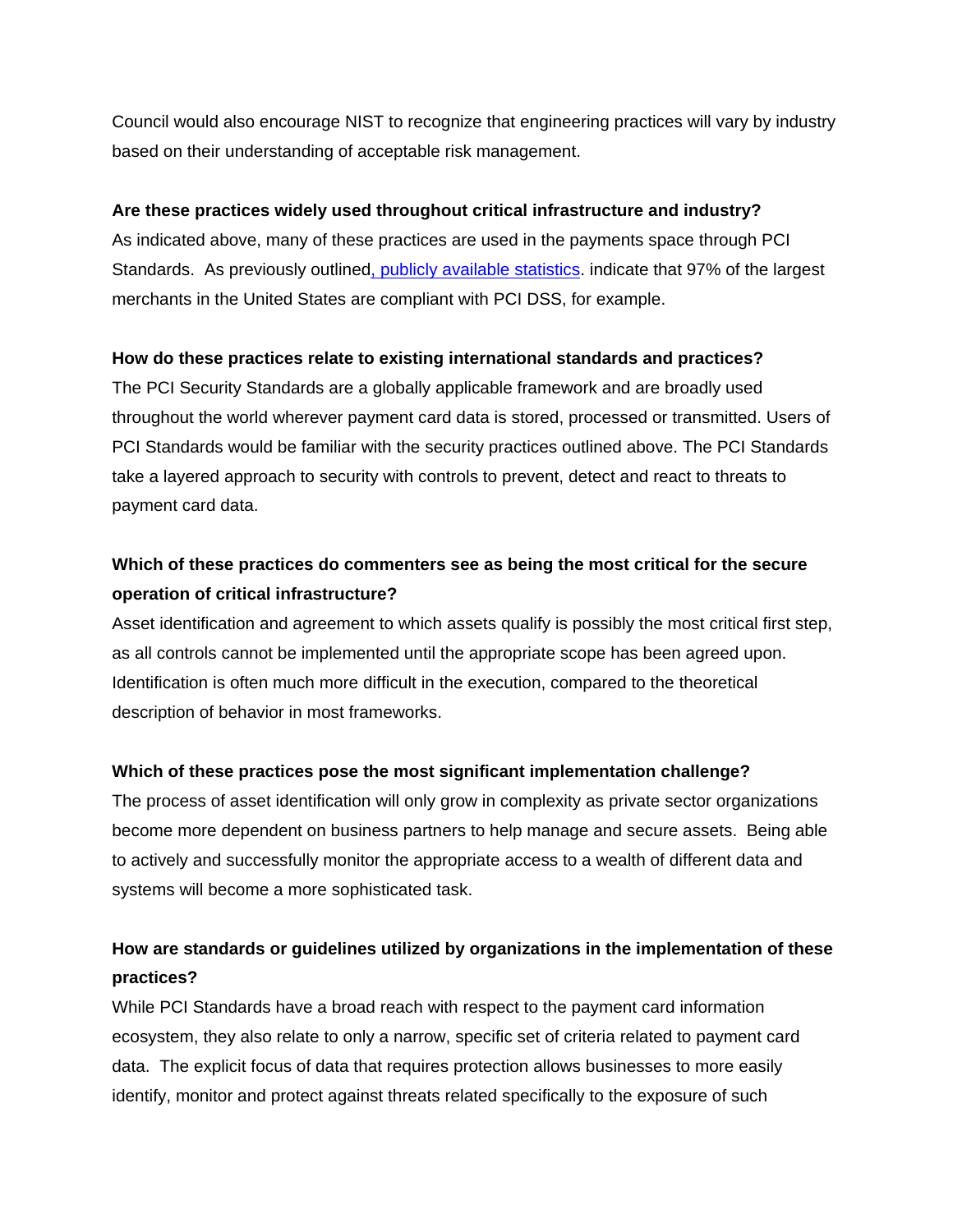information. As outlined, the PCI Standards reference many of the practices above. Companies use security standards as both a high level "philosophy" on security and as a more detailed "playbook" of controls. NIST may also want to consider the balance between demonstrating the objective or intent of a control versus specifying a prescribed way to achieve the control.

## **Do organizations have a methodology in place for the proper allocation of business resources to invest in, create, and maintain IT standards?**

The PCI Security Standards Council brings together representatives from [over 670 global](https://www.pcisecuritystandards.org/get_involved/member_list.php)  [companies](https://www.pcisecuritystandards.org/get_involved/member_list.php) that through their membership have made a commitment to having their industry, geography and specific business' perspectives reflected in the creation of PCI standards. Membership in the PCI Council and participation in standards setting and other activity is entirely voluntary. Membership for the vast majority of those companies involves only a modest fee. It is therefore encouraging that so many global companies are actively participating. In addition, many larger companies that use PCI standards are investing in PCI education for their staff. This ensures they have the personnel resources to use PCI standards to protect payment card data through maintaining a secure infrastructure. For example, over 650 companies have invested in the Council's ISA training for their staff. The PCI Standards ecosystem encompasses much more than IT standards. In formulating the holistic approach discussed throughout this response, and to ensure the successful adoption of PCI Standards through the payment transaction process, the Council draws on input and expertise from testing laboratories, assessment experts, forensics investigators, risk specialists, technology vendors and business professionals from financial services and merchant backgrounds.

The payments ecosystem is complex. With millions of merchants worldwide accepting payment card data, there is a population of smaller merchants that focus their resources on running their core business as opposed to having a security methodology or playing an active role in Standards setting and related activity. Representation of their interests is gleaned through association members and other entities (payment service providers, resellers, banks and vendors) that interact with this community.

### **Do organizations have a formal escalation process to address cybersecurity risks that suddenly increase in severity?**

PCI Security Standards Council requires the ongoing monitoring and risk identification for emerging threats either directly within our standards or the basis for new requirements.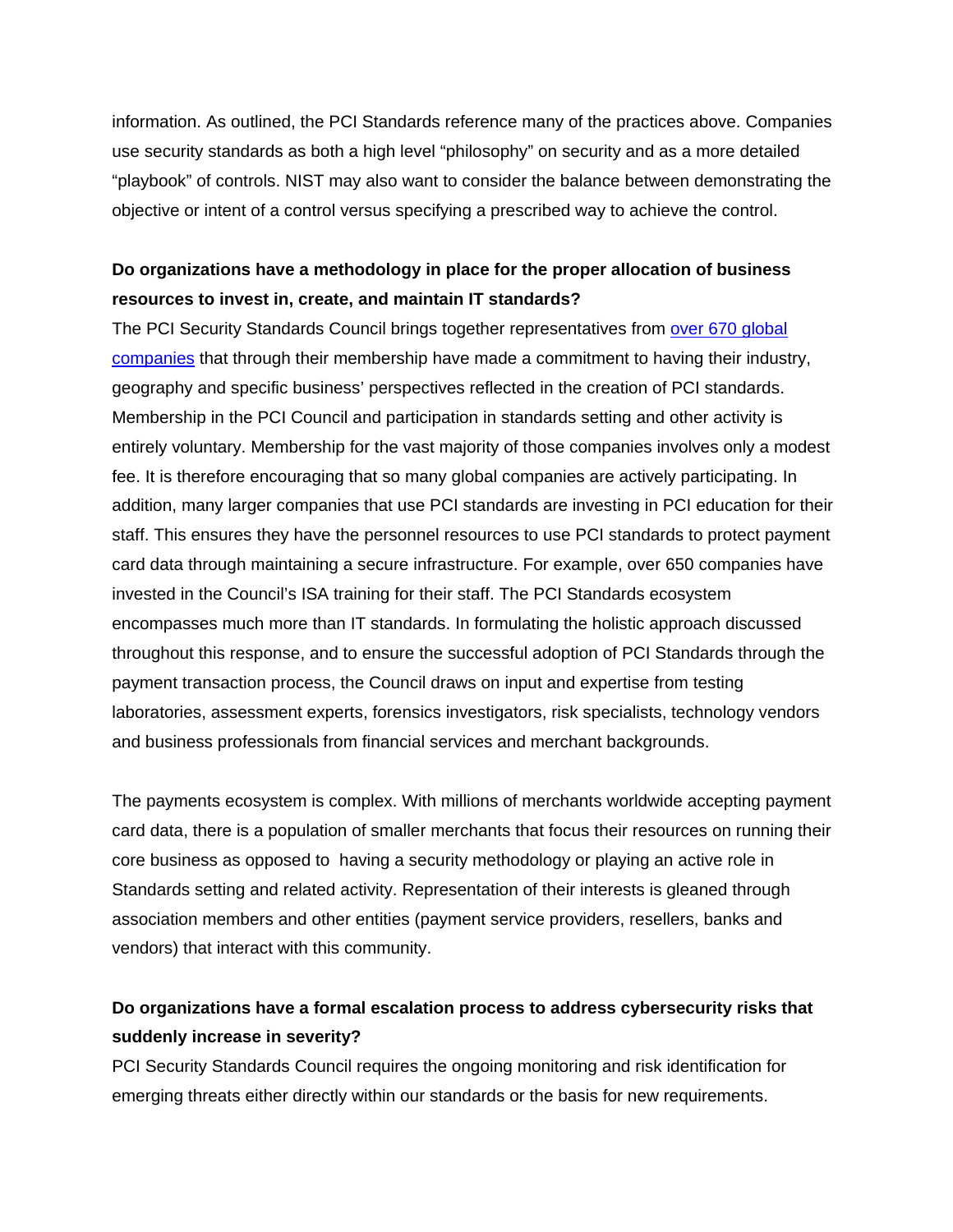Additionally, any organization that stores, transmits or processes payment card data is required, at a minimum, to thoroughly scan their environment by using an Approved Scanning Vendor (ASV) at least every three months to detect threats that may have gone undiscovered. The PCI Council uses the risk rating developed and maintained by the National Vulnerability Database and FIRST. The Council monitors cybersecurity risk in a number of ways. This includes through regular meetings with participants in the [PCI Forensic Investigator program](https://www.pcisecuritystandards.org/approved_companies_providers/pci_forensic_investigator.php) , our laboratory testing partners and many other industry stakeholders involved with cybersecurity activity.

## **What are the international implications of this framework on your global business or in policymaking in other countries?**

In formulating the PCI Security Standards Council approach, we recognize that payment networks and their users transcend national borders. As such, the PCI Council invites stakeholders worldwide to join us in our work. The Council works to provide a global standard with international support and collaboration that can be monitored and assessed against, that reflects and balances the business realities of our US headquartered Participating Organization members as well as our many international participant members.

The PCI ecosystem of standards and associated tools provides businesses globally with a consistent way to demonstrate adherence once to a comprehensive set of requirements in whatever regions they do business and store, process or transmit to payment card data. This streamlines their reporting requirements to global business partners such as to banks and card brands. The Council recommends any framework for critical infrastructure give due consideration to the international operating realities of any business that will be subject to its use.

### **In addition to the practices noted above, are there other core practices that should be considered for inclusion in the framework?**

Any framework should aim to provide multi leveled layers of protection. For example, to protect payment card data the PCI Council takes a security-in -depth approach. PCI Standards are multi-layered and provide security controls to prevent, detect and react to threats to payment card data.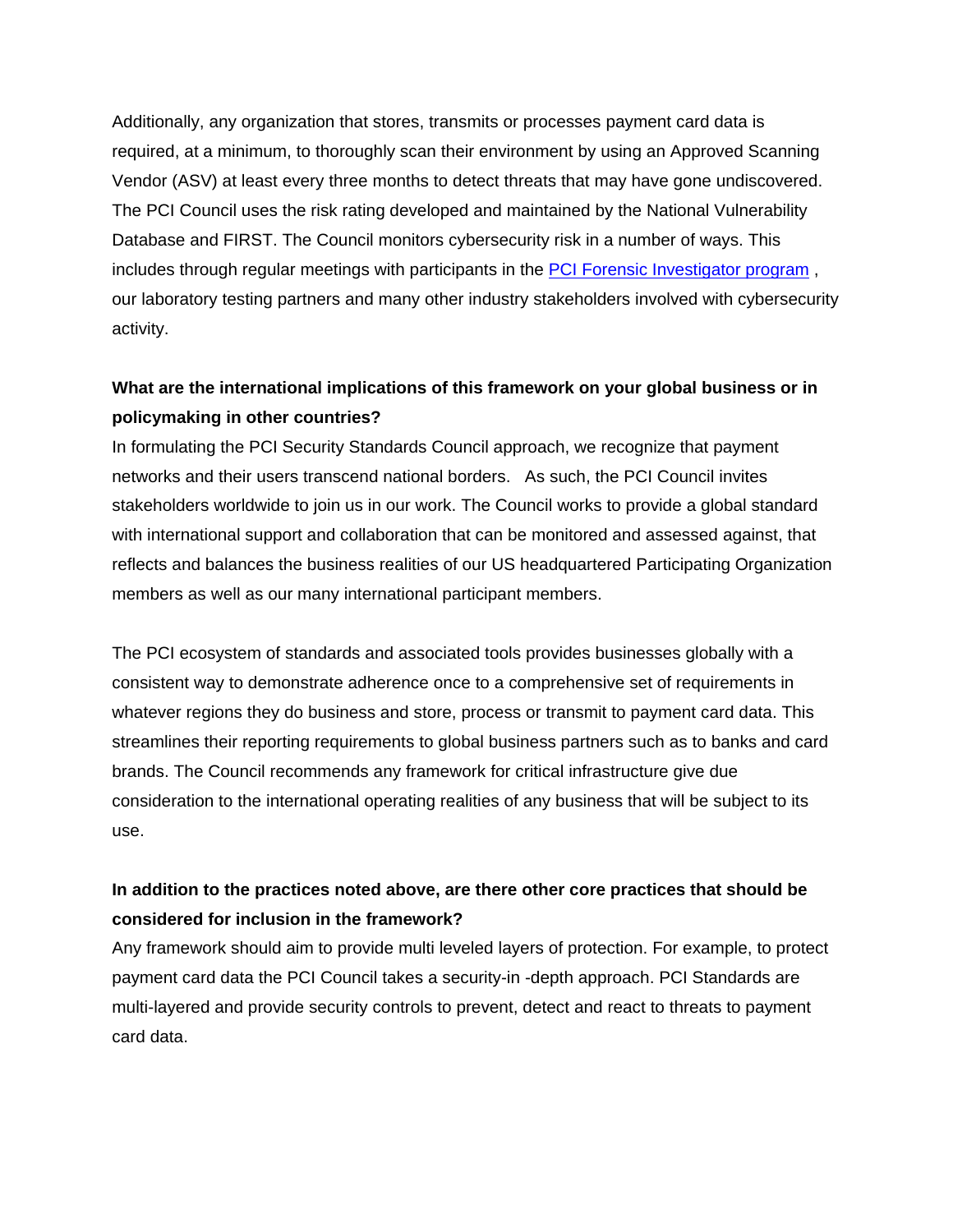Security awareness training is another critical component for any successful framework. Having security policies provides limited value unless those professionals responsible for performing the duties described are aware and appropriately trained. Policies will only be effectively implemented if those responsible have the awareness and appropriate skill to execute identified cybersecurity controls.

Additionally, the requirements will only be enforced with demonstrative assessment and an ongoing system for validation. In the private sector, technology and its use evolves quickly, companies are sold or acquired and processes merge on a regular basis. We encourage NIST to consider these dynamic changes in an environmental approach, and support regular auditing or assessment of critical infrastructure environments by organizations qualified to do so.

### **Conclusion**

The Council supports the Executive Order's recommendation to create a framework for critical infrastructure cyber security, and looks forward to supporting NIST in this process. Many standards and proven constructs exist to help support NIST in the process of establishing the first draft of this framework. The challenge ahead is to identify and recognize at what level existing voluntary standards can be leveraged, and how to incentivize private sector entities to use any proposed framework or standard.

Similar to the role that the PCI Council plays within the payment space, NIST must find a way to facilitate collaboration from a diverse group of participants while not dictating a myopic way forward for any one industry. All impacted stakeholder groups should have a seat at the table, and NIST should ensure the discussions focus on the framework's intent and not on specific technology agendas. Similar to the Council's holistic approach, NIST may want to take an environmental approach to achieve its objectives. Will presenting an IT framework alone be sufficient to drive improved security in the critical infrastructure market? Or will the creation of assessment protocols, product validators or other supporting tools also be necessary in order to spur adoption and advance the cyber security agenda? In addition to removing barriers to adoption, there must be a clear business case to understand and agree to validate against this framework.